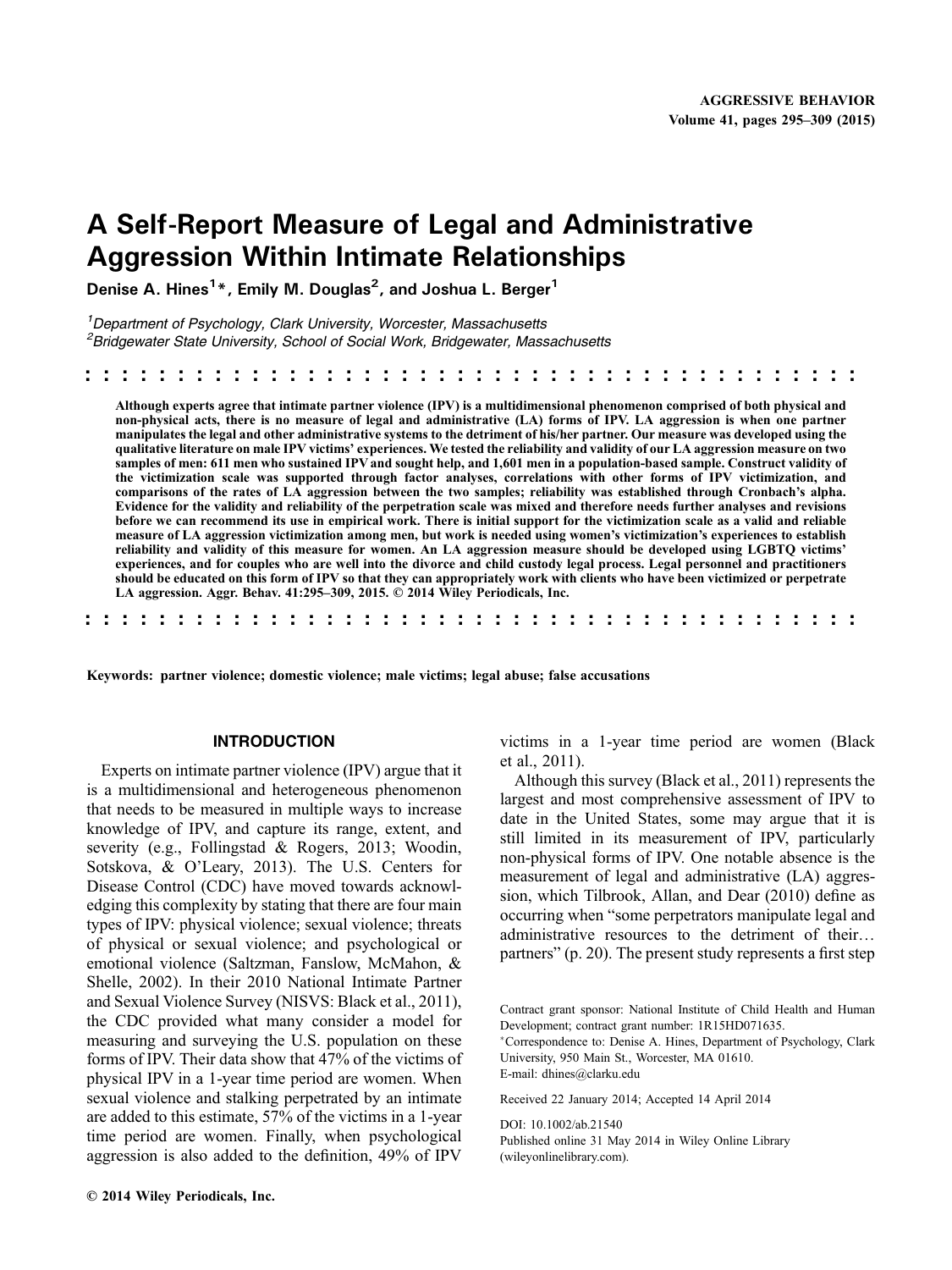toward the development and validation of a scale to measure this form of IPV.

## WHAT IS LEGAL AND ADMINISTRATIVE AGGRESSION?

The basis for the development of our scale is Tilbrook et al.'s (2010) qualitative study of 15 male IPV victims and 5 significant persons in the lives of male IPV victims. Through the analysis of their interview data, Tilbrook et al. found that a distinct form of IPV emerged: LA abuse. We prefer the term "IPV" or "aggression" to "abuse" when considering the measurement of this concept because "abuse" connotes certain cut‐offs or patterns of behavior that cannot adequately be captured by existing scales of IPV (McHugh, Rakowski, & Swiderski, 2013). LA aggression occurs when one partner uses the LA system to the detriment of the other partner. Tilbrook et al. (2010) postulated that this form of IPV may be unique to men as victims and women as perpetrators because employees of relevant non‐governmental (e.g., domestic violence agencies) and governmental (e.g., family courts) agencies hold stereotypes that men are always the perpetrators of IPV and that women are always the victims. Tilbrook et al. provided supporting accounts from men who spent much money, time, and other resources to prove their innocence in a court of law because of restraining orders being filed against them under false accusations of abuse; men who said the police assumed the men were at fault; and men whose wives used domestic violence service agencies to further manipulate the men (e.g., by telling the services they were the victims and then using that against him in further legal battles).

Additional evidence of this type of IPV occurring against men appears in the scant literature on male IPV victims, and the perception that LA aggression can be carried out because of IPV stereotypes seems to be supported. For example, in a qualitative study, Cook (2009) provided case studies showing that male IPV victims unjustly lose their homes, possessions, and a continued relationships with their children because of false claims of abuse made by their female partners. For example, protective orders are sometimes used by their female partners as a means to get possession of the house and custody of the children. Cook noted that the male IPV victims in these cases believed that the judicial system was stacked against them because of their gender, and that gaining custody of the children would be difficult, if not impossible. The men in these cases also believed that physical custody of their children would be granted to their female partners, and that any contact with their children granted by the court would be blocked by their partners in a continued effort to control and abuse them.

Aggr. Behav.

They also feared being falsely accused of sexually molesting the children, a tactic used by their partners to block them from having access to their children: in several cases, that actually happened.

Hines, Brown, and Dunning's (2007) study of male helpseekers to the Domestic Abuse Helpline for Men used the term "manipulating the system" to describe the behavior of some perpetrators who knew that the domestic violence system is less responsive to men and who use that to their advantage. Just under half of the male helpline callers in this sample reported that their female partners engaged in this type of behavior, which included filing for a restraining order under false pretenses or manipulating the court system to gain sole custody of the children. In addition, 67.3% of the men reported that their wives threatened to remove the children from the home. In qualitative accounts, men talked about false charges being filed against them with child protective services.

Similarly, in an analysis of what prevents men from leaving a female partner who uses more severe forms of IPV, Hines and Douglas (2010a) found that one of the top reasons was a fear that they would never be allowed to see their children again. In qualitative accounts, the men reported that their female partners threatened to ruin their reputation in the community and at work with false allegations of physical and/or sexual abuse against their partners and/or the children. In addition, a substantial percentage of male victims reported that such false accusations had been carried out against them: 67.2% reported that their partner falsely accused them of hitting or beating their partners; 38.7% reported that their partners filed a restraining order against them under false pretenses; 48.9% said that their partners falsely accused them of physically abusing the children; and 15.4% reported that their partners falsely accused them of sexually abusing the children.

Some may argue that this form of IPV is a form of psychological IPV; however, no measure of psychological IPV has captured this construct. For example, the Follingstad Psychological Aggression Scale (Follingstad, 2011) measures 17 categories of psychological aggression, none of which include the issues discussed thus far. The construct that seems to come closest is romantic relational aggression (Bagner, Storch, & Preston, 2007; Carroll et al., 2010; Goldstein, Chesir‐Teran, & McFaul, 2008; Lento‐Zwolinski, 2007; Linder, Crick, & Collins, 2002; Murray‐Close, Ostrov, Nelson, Crick, & Coccaro, 2010). This construct has been assessed primarily among college students (Bagner et al., 2007; Goldstein et al., 2008; Lento‐Zwolinski, 2007; Linder et al., 2002), and encompasses a range of tactics, such as shunning, purposeful ignoring, making one's partner jealous, cheating on one's partner for revenge, threatening to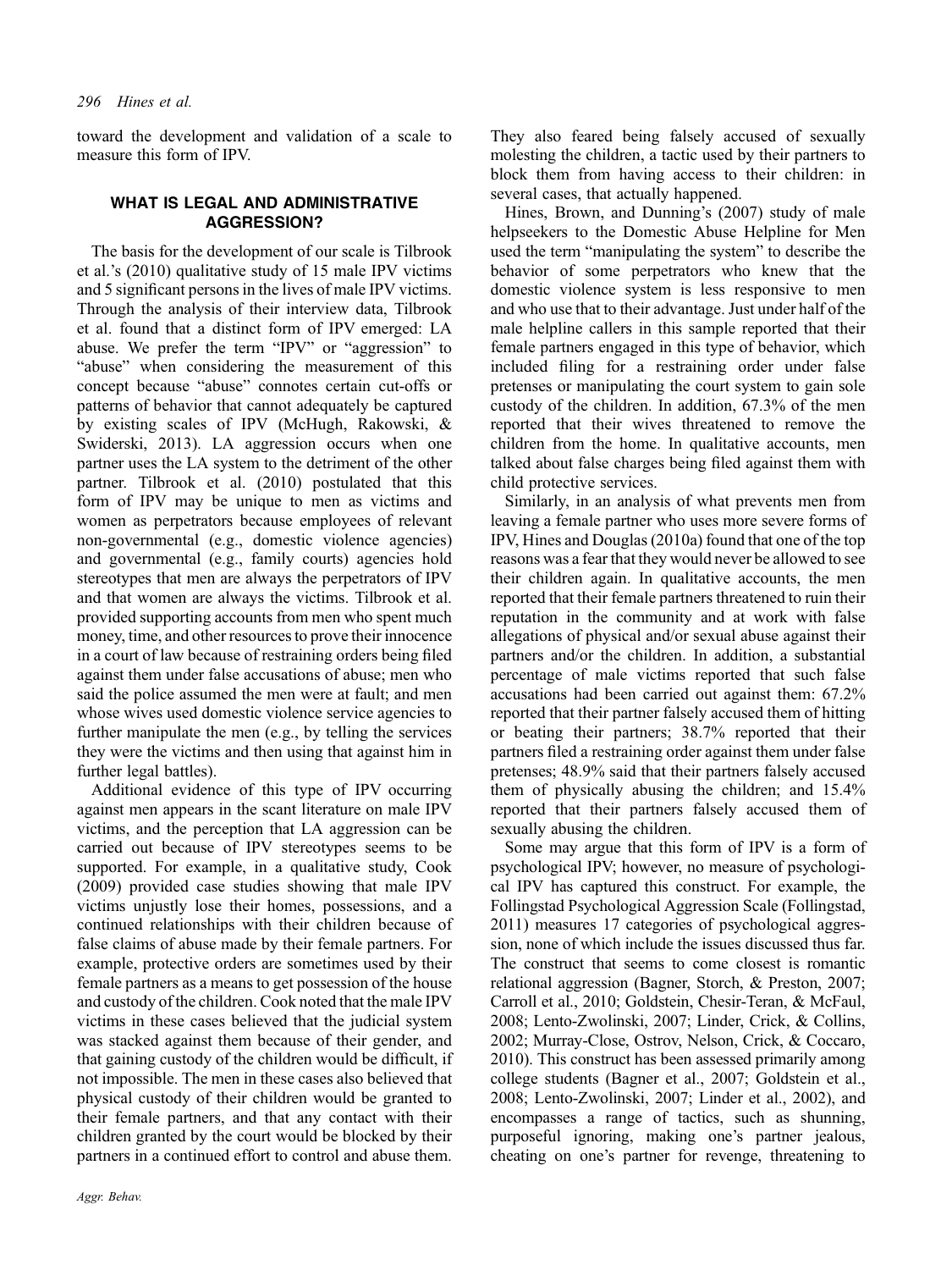break up with them to get one's way, and gossiping about them. Carroll et al. (2010) investigated this construct among married couples, and found that women engaged in relational aggression more than men. In their study, this construct consisted of: sharing private information about one's partner that the partner did not want shared, recruiting others to take one's side in an argument, gossiping about one's partner or spreading negative information when angry, embarrassing one's partner in front of others when angry, spreading rumors about one's partner to be mean, and threatening to disclose negative information to get one's partner to do what one wants the partner to do.

Romantic relational aggression is a construct that is close to LA aggression, but the behaviors that one engages in during LA aggression have potentially devastating consequences, in that the victims can lose their children, jobs, homes, financial stability, reputation, and so on. In other words, perpetrators who use romantic relational aggression target their partner's peer groups in their efforts to sully their partner's reputation, whereas perpetrators who use LA aggression target people in positions of power to exact these potentially devastating consequences on their victims. Therefore, LA aggression seems to be a different form of IPV that has not been adequately measured thus far. Moreover, it is likely that the perpetrator is able to engage in these behaviors because of existing widespread notions in both the public and legal sector that IPV is exclusively something that men do to women (Follingstad, Coyne, & Gambone, 2005; McHugh et al., 2013).

This widespread notion of IPV is well‐documented in the literature. Male IPV victims state that their friends often laugh when they tell them about the severe and dangerous violence that their female partners use (Cook, 2009). Vignette studies show that when the public is asked about their perceptions of IPV, in which the characteristics of the victim, abuser, and incident are experimentally manipulated, judgments against female perpetrators are less harsh and more likely to take contextual information into account, whereas male perpetration is seen as more severe, regardless of whether it is physical or psychological IPV (Sorenson & Taylor, 2005). Similar findings exist with regard to the attitudes and perceptions of mental health professionals (Follingstad, DeHart, & Green, 2004).

There is evidence that domestic violence agency workers are not likely to believe or help men who are victimized by IPV (Cook, 2009; Douglas & Hines, 2011; Hines et al., 2007; Migliaccio, 2001; Tilbrook et al., 2010). These studies show that a majority of men who have sought help from these services have been turned away, told that the abuse must be his fault, that he did something to deserve it, that he must be the real abuser, or

that he is lying. Some men report being laughed at and ridiculed. Police sometimes show these same tendencies. For example, when a male IPV victim calls the police because his female partner is being violent with him, he is just as likely to be arrested as is his partner (Douglas  $\&$ Hines, 2011).

Research also shows that judges grant restraining orders 16 times more often in cases of female victims than in cases of male victims, even after controlling for the severity of violence (Basile, 2005; Muller, Desmarais, & Hamel, 2009). Further, several high‐profile publications for child custody assessors (Bancroft & Silverman, 2002; Bancroft, Silverman, & Ritchie, 2011; Jaffe, Johnston, Crooks, & Bala, 2008; Jaffe, Lemon, & Poisson, 2003; Kelly & Johnson, 2008) provide guidelines for child custody evaluators that uniformly associate male gender with IPV perpetration and female gender with IPV victimization (see Dutton, 2006; Dutton, Hamel, & Aaronson, 2010, for more discussion). This combination of information suggests that men and women may be treated differently within the judicial system.

Thus, the evidence shows that women may be more able engage in this type of IPV because the public and legal system conceptualize IPV as something that men do to women. When writing the items for our scale, we reviewed the literature on male victims' accounts of the types of LA aggression that they said their partners enacted to (1) keep them in their relationships, and (2) punish them if they tried to leave or immediately after they left. In the first instance, we noticed that, in general, partners' threatened LA aggression functioned to keep men in their relationships, whereas actual LA aggression was used to hurt men who were in the process of leaving or who had already left. Thus, our scale is divided into two parts: six items containing threats and six items where those behaviors were actually carried out.

# CAN THIS TYPE OF IPV HAPPEN TO WOMEN?

Although Tilbrook et al. (2010) argued that this type of IPV is unique to male victims of female perpetrators, a review of the literature indicates that male perpetrators engage in similar behaviors. For example, Beeble, Bybee, and Sullivan (2007) found that 69.9% of female IPV victims reported that their perpetrators had used the children to stay in their lives and 46.8% that their perpetrators tried to turn their children against them. Similarly, Eckstein (2011) found that some female IPV victims remained in their relationships because of fear that their abusers would take their children away from them.

Miller and Smolter (2011) discuss the term "paper abuse" with regard to battered women's experiences. The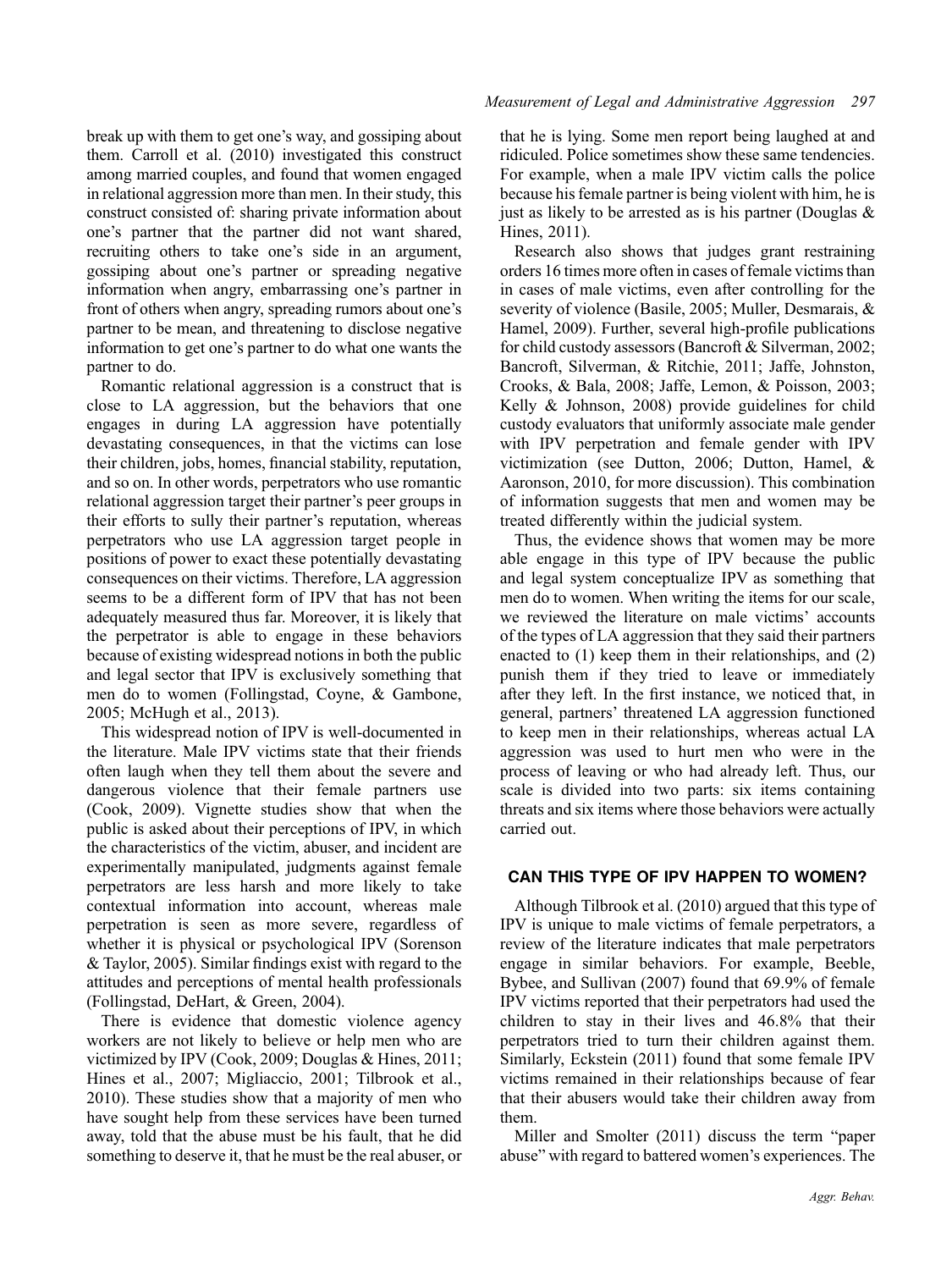types of behaviors included filing frivolous lawsuits, making false reports of child abuse, and threatening to take the children. Similarly, using emotionally abused women's experiences, Watson and Ancis (2013) discussed abusers seeking full custody of the children as a form of revenge, or if the ex-husbands had custody, limiting the extent of contact between the abused women and their children. Other tactics included: (1) failing to pay child support even when the fathers had adequate resources; (2) seeking changes in child support or filing other legal complaints in order to prolong the legal process and deplete the women of their financial resources; (3) hiding assets so that the fathers would not have to split them; (4) falsely accusing the mothers of being an incompetent or abusive parent, of being mentally ill, or abuse of substances; (5) falsely accusing the mothers of infidelity or sexual promiscuity; and (6) paying off witnesses to testify against her.

These studies indicate that men also use LA tactics to abuse their female partners, and thus, we tested the psychometric properties of the scale we developed in terms of men's victimization and perpetration. We investigated whether the items in our scale indicate a cluster of IPV behaviors that both men and women use against their partners, or whether a different scale may need to be developed to reflect female victims' experiences. Because we conceptualized this scale using male victims' experiences and as a form of IPV that takes advantage of people's stereotypes of men, women, and IPV, we expect to find different psychometric properties for victimization and perpetration.

#### THE CURRENT STUDY

To establish the psychometric properties of our LA aggression scale, we focused on establishing its construct validity and reliability. We established construct validity in several ways. First, we used the most common method of establishing construct validity: factor analysis (Follingstad & Rogers, 2013). Construct validity is further established through concurrent and criterion validity (Follingstad  $& Rogers, 2013$ ), thus, we analyzed these two issues as well. For concurrent validity, we focused on establishing whether LA aggression was correlated with other forms of IPV because it is considered to be enacted particularly by controlling and violent partners (George, 2003; Miller & Smolter, 2011). For criterion validity, we followed Follingstad and Rogers (2013) and assessed whether known cases of greater severity (e.g., a sample of known IPV victims) have higher scores on the LA aggression scale than others (e.g., a population‐based sample). Finally, we assessed the alpha reliability of the scales.

#### METHOD

### Participants and Procedure

Two separate samples of male participants were recruited for this study: a helpseeking sample of physical IPV victims and a population‐based sample. For both samples, the men had to speak English, live in the United States, and be between the ages of 18 and 59 to be eligible; they also had to have been involved in an intimate relationship with a woman lasting at least 1 month in their lifetimes. Also, to be eligible for the helpseeking sample, the men had to have sustained a physical assault from their female partner at some point in their relationship, and they had to have sought assistance for their partner's violence from at least one of the following sources: medical doctor or dentist, domestic violence agency, domestic violence hotline, the Internet, a lawyer, the police, a clergy member, a family member, a friend, or a mental health therapist.

We recruited the helpseeking sample of men  $(n = 611)$ from a variety of sources. We posted advertisements on our research webpage and Facebook page, and we posted ads on webpages and Facebook pages of agencies that specialize in male victims of IPV, the physical and mental health of men and minority men, fathers' issues, and divorced men's issues. We also sent out announcements to a database of researchers, practitioners, and other interested parties who signed up to be on our e-mailing list through our research webpage, which has been in existence since 2008. The advertisement stated that we were conducting "a study on men who experienced aggression from their girlfriends, wives, or female partners." The ad then provided a link to the anonymous online questionnaire. After providing consent, the next two pages of the survey contained questions to assess the above screening criteria. Men who were eligible were allowed to continue the survey. Men who did not meet the eligibility requirements were thanked for their time and were redirected to an "exit page" of the survey. Demographics of the helpseeking sample can be found in Table I.

Participants also included a population‐based sample of 1,601 men. Their data were collected by the Internet survey research firm, Knowledge Networks (KN). KN offers the only Internet research panel of about 43,000 adults that is representative of the U.S. population. Panel members are chosen through an intensive, list-assisted random digit dial methodology, supplemented by traditional mailing addressed‐based sampling to reach cell‐phone only populations. They are invited to participate in the Web panel, and those who agree  $(\sim 56\%)$  are enrolled in the panel. Those who do not have Internet access are sent an Internet appliance and are provided with Internet access through KN. As incentives,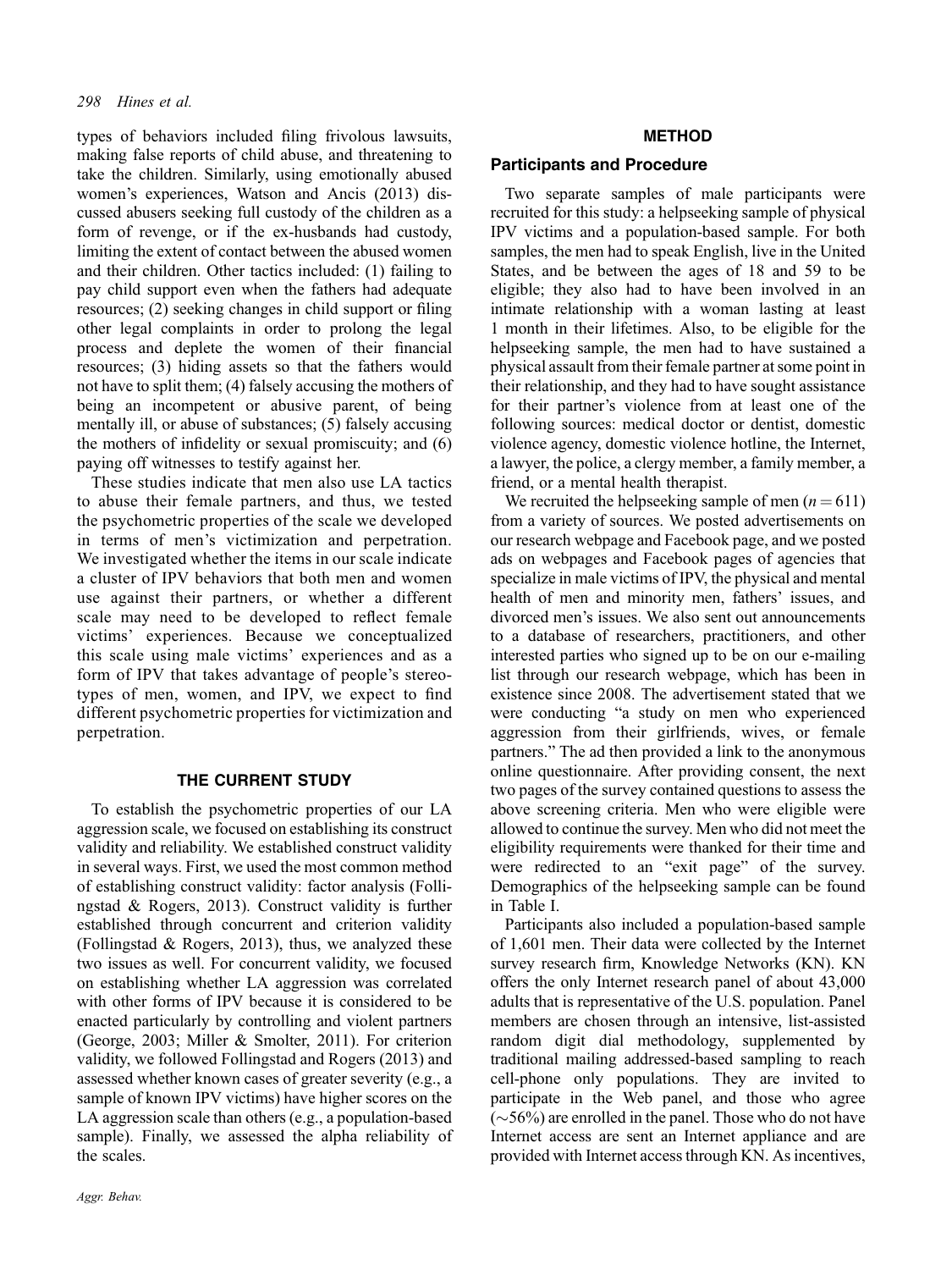#### TABLE I. Demographics

|                                           | Population-Based Sample $(n = 1,601)$ | Helpseeking Sample $(n=611)$ |               |
|-------------------------------------------|---------------------------------------|------------------------------|---------------|
|                                           | $\%$ or $M$ (SD)                      | $\%$ or $M$ (SD)             | $\chi^2$ or t |
| Male participant demographics             |                                       |                              |               |
| Age                                       | 41.77 (11.35)                         | 43.89 (9.18)                 | $4.52***$     |
| White                                     | 76.5%                                 | 75.5%                        | 0.28          |
| <b>Black</b>                              | 10.2%                                 | 4.1%                         | $21.09***$    |
| Hispanic/Latino                           | 11.8%                                 | 4.9%                         | $23.57***$    |
| Asian                                     | 1.9%                                  | 4.3%                         | $10.16***$    |
| Native American                           | 1.4%                                  | 2.9%                         | $5.54*$       |
| Income (in thousands)                     | 48.5 (27.6)                           | 47.7 (27.7)                  | 0.63          |
| Educational Status <sup>1</sup>           | 3.68(1.83)                            | 4.71(1.63)                   | $12.90***$    |
| Female partner demographics               |                                       |                              |               |
| Age                                       | 40.28 (11.60)                         | 40.77 (9.53)                 | 1.02          |
| White                                     | 75.5%                                 | 67.4%                        | $14.76***$    |
| <b>Black</b>                              | 8.1%                                  | 4.1%                         | $10.74***$    |
| Hispanic/Latina                           | 9.9%                                  | 9.7%                         | 0.02          |
| Asian                                     | 4.0%                                  | 5.7%                         | 3.10          |
| Native American                           | 1.4%                                  | 1.0%                         | 0.71          |
| Income (in thousands)                     | 36.8(23.5)                            | 43.9 (29.6)                  | $5.14***$     |
| Educational Status <sup>1</sup>           | 3.79 (1.78)                           | 4.17(1.77)                   | $4.40***$     |
| Relationship demographics                 |                                       |                              |               |
| Currently in a relationship               | 86.5%                                 | 26.3%                        | 730.93***     |
| Relationship length (months)              | 150.09 (122.86)                       | 112.33 (87.62)               | $8.05***$     |
| Time since relationship ended (in months) | 6.55(29.91)                           | 45.17 (54.33)                | $16.63***$    |
| Minors involved in the relationship       | 41.6%                                 | 67.7%                        | $118.83***$   |
| # of Minors involved in relationship      | 0.79(1.12)                            | 1.12(1.03)                   | $6.58***$     |
| Victimization from CTS2 Scales (% Ever)   |                                       |                              |               |
| Severe Psychological Aggression           | 24.3%                                 | 95.8%                        | 514.97***     |
| <b>Controlling Behaviors</b>              | 18.9%                                 | 94.3%                        | 571.57***     |
| Physical Aggression                       | 23.6%                                 | 100%                         | 580.14***     |
| Sexual Aggression                         | 11.3%                                 | 48.1%                        | $179.26***$   |
| Injuries                                  | 5.7%                                  | 72.3%                        | 522.48***     |
| Perpetration of CTS2 Scales (% Ever)      |                                       |                              |               |
| Severe psychological aggression           | 20.5%                                 | 34.5%                        | $25.73***$    |
| Controlling behaviors                     | 16.5%                                 | 38.3%                        | $61.13***$    |
| Physical aggression                       | 17.1%                                 | 46.1%                        | $102.55***$   |
| Sexual aggression                         | 21.4%                                 | 14.6%                        | $7.46**$      |
| Injuries                                  | 5.4%                                  | 21.1%                        | $61.55***$    |

<sup>1</sup>Educational status: 1, less than high school; 2, high school graduate or GED; 3, some college/trade school; 4, two-year college graduate; 5, 4-year college graduate; 6, at least some graduate school.

 $*P < .05$ .

 $*$  $P$  < 0.01.

 $***P<.001$ .

panelists are enrolled in a points program where they accumulate points by completing surveys and then trade them in for prizes.

To increase the likelihood of the panel members' participation in our study, KN provided extra incentives and sent reminder emails three times during the month of data collection. KN's email was sent to male panel members between the ages of 18 and 59, and it informed them about a study, supported by the National Institutes of Health (NIH), on how well men and women get along, and men's health. Of the 3,536 men who were invited to participate, 2,174 (61.5%) entered the survey; 90% of them consented to participate, and of those who

consented, 82.5% were eligible. Demographic information on this sample can be found in Table I.

The methods for this study were approved by the boards of ethics at our institutions of higher education. All participants were apprised of their rights as study participants. All of the men in the helpseeking sample participated anonymously. Participants in the population‐ based sample participated confidentially. KN links the data from each survey to the demographic and other information that it maintains on each participant. However, KN did not release any identifying information to the investigators on this project. Participants were informed that their responses would remain confidential,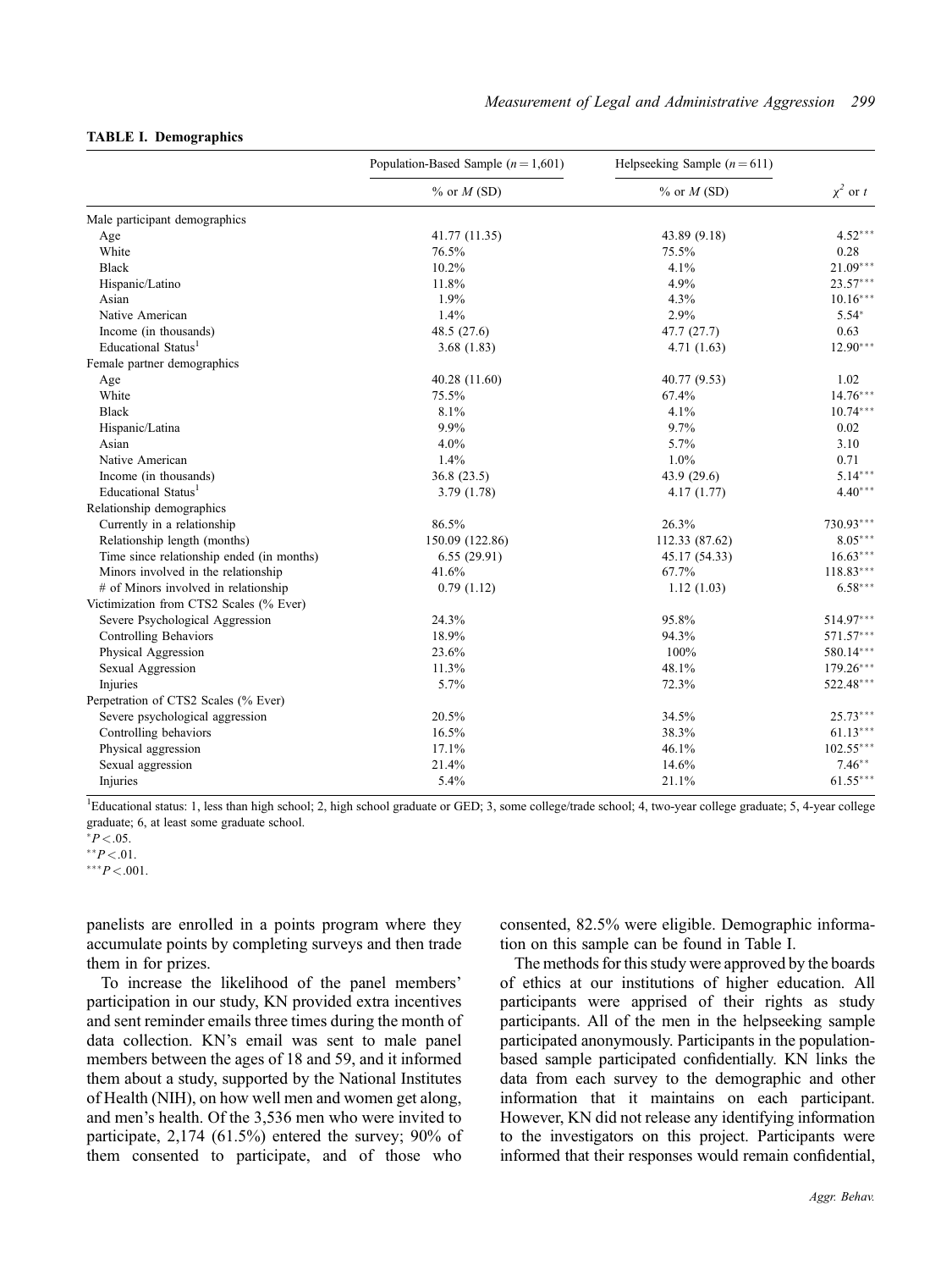that their confidentiality would be protected with a Certificate of Confidentiality obtained from the NIH, that KN would not release any identifying information to the investigators, and that they could not be personally identified in any reports that resulted from their participation. In addition, steps were taken to ensure all participants' safety: At the completion of the survey the participants were given information about obtaining help for IPV victimization or psychological distress, and on how to delete the history on their Internet web browser.

## Measures

Both the helpseeking and population‐based samples were given the same questionnaires regarding demographics, aggressive behaviors that they and their female partners may have used, their mental health, their physical health, various risk factors for IPV, and if applicable, their children's witnessing of IPV, their children's mental and physical health, and other risk factors for their children. Only the questionnaires used in the current analyses are described here.

Demographic information. Men were asked basic demographic information about both themselves and their partners, including age, race/ethnicity, personal income, and education. Men were also asked about the current status of their relationship, the length of their relationship with their partners, how long ago the relationship ended (if applicable), and how many minor children were involved in that relationship, if any.

Revised Conflict Tactics Scales (CTS2). The CTS2 (Straus, Hamby, Boney‐McCoy, & Sugarman, 1996) was used to measure the extent to which the men in the study perpetrated and sustained psychological, physical, and sexual aggression, and injuries in their relationships. The items used for this study included four items assessing severe psychological aggression (e.g., threatening to hit or throw something at partner, calling partner fat or ugly), 12 items assessing physical aggression (e.g., slapping, beating up), six items assessing injuries (e.g., having a small cut or bruise, broken bone, passing out), and six items assessing sexual aggression (e.g., insisting on, threatening, or using force to have sex when the partner did not want to).

Consistent with our previous research on male victims (e.g., Hines & Douglas, 2010a, 2010b, 2011), we supplemented the CTS2 with nine items from the Psychological Maltreatment of Women Inventory (PMWI; Tolman, 1995) that focused on controlling behaviors and could be applied to men as victims. A factor analysis (Hines & Douglas, 2010b) showed that these items represented a unique factor that was distinct from the severe psychological aggression items of the CTS2.

Participants responded to items depicting each of the conflict tactics by indicating the number of times these

tactics were used by the participant and his partner. Participants indicated on a scale from 0 to 7 how many times they experienced each of the acts,  $0 =$  never;  $1 = 1$ time in previous year;  $2 = 2$  times in previous year;  $3 = 3-5$  times in previous year;  $4 = 6-10$  times in previous year;  $5 = 11-20$  times in previous year;  $6 =$  more than 20 times in previous year;  $7 =$  did not happen in the previous year, but has happened in the past.

In order to obtain an approximate count of the number of times each act occurred in the previous year, we recoded the original items in the following way:  $0 = 0$ acts in previous year (includes never and did not happen in the past year but has happened before);  $1 = 1$  act in the previous year;  $2 = 2$  acts in the previous year;  $3 = 4$  acts in the previous year;  $4 = 8$  acts in the previous year;  $5 = 16$  acts in the previous year;  $6 = 25$  acts in the previous year. We also recoded each item according to whether it ever happened during the course of the relationship, where  $0 = no$ , and 1 through  $7 = yes$ .

Each subscale of the CTS2 (i.e., perpetration and victimization of each type of IPV) was then scored in four different ways:

- 1. Whether any of the types of aggression ever happened (dichotomous yes/no variable).
- 2. The number of different acts of each type of aggression that ever happened (e.g., there were a total of 12 items of physical aggression, so participants could be victimized by up to 12 types of physical aggression). This method of scoring is recommended by Moffitt et al. (1997), who showed that it provided a reliable and valid assessment of the severity and frequency of the various forms of IPV, without violating statistical assumptions.
- 3. Whether any of the types of aggression happened in the previous year (dichotomous yes/no variable).
- 4. Frequency of the different types of aggression within the past year (i.e., adding up the number of times each of the acts occurred in the past year for each of the items that comprised a given type of aggression).

The CTS2 has been shown to have good construct and discriminant validity and good reliability (Straus et al., 1996). Reliability statistics for the current samples ranged from .69 (perpetration of severe psychological aggression) to .94 (victimization from physical aggression). The percentage of men who were ever victimized or ever perpetrated each of the forms of aggression, separated by sample type, is presented in Table I.

Legal and administrative aggression scale. The LA aggression scale was divided into two components: (1) A 6‐item scale that we added on to the CTS2, and (2) a 6‐item scale comprised of dichotomous yes/no questions. The first component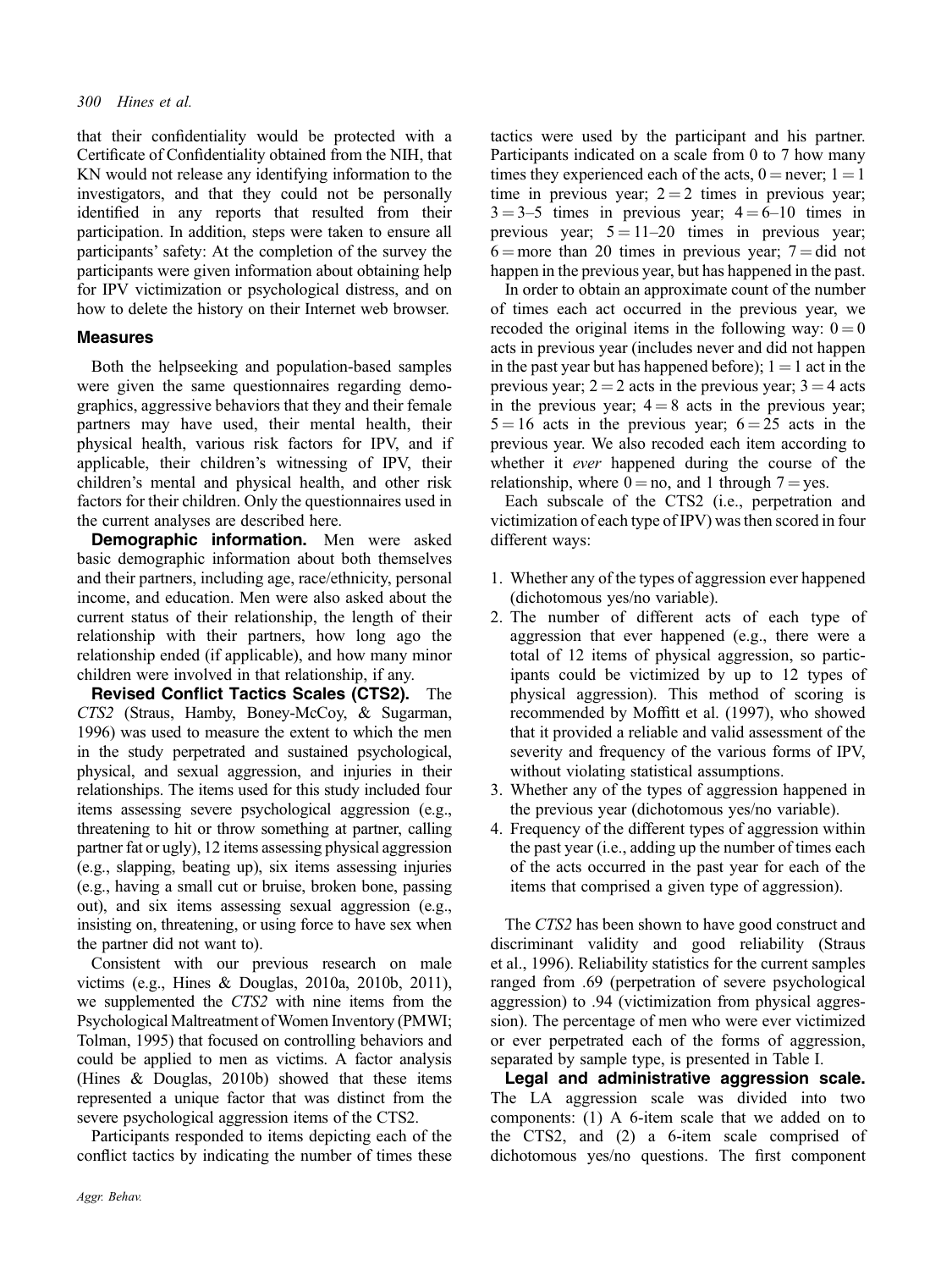was added onto the end of the CTS2, and contained six items asking participants how often they and their partners threatened to engage in various types of LA aggressive acts. These acts are certainly aggressive, but to differentiate them from the second component of the scale, we refer to this component as the "threatened LA aggression" subscale. Using the same response options as the CTS2, participants indicated how often they and their partner threatened each of the following acts: (1) make false accusations to authorities that the partner physically or sexually abused the other; (2) make false accusations to authorities that the partner physically or sexually abused the children; (3) leave and take the children away; (4) leave and take all the money and possessions; (5) ruin the partner's reputation at work; and (6) ruin the partner's reputation in the community. This scale was scored in the same manner as the other scales of the CTS2 (see above). To conduct factor analyses and reliability analyses on this scale, any responses of 7 (did not happen in the past year, but happened before) were converted to 0.5, in accordance with Hines and Saudino (2004). This recoding allowed for a continuous scale that approximated how frequently each behavior occurred in the past year, from  $0 =$  never happened to  $6 =$  happened more than 20 times.

We refer to the second component of this scale as the "actual LA aggression" subscale. These dichotomous yes/no questions were asked after the "threatened" items, and assessed whether the participant and/or his partner actually ever engaged in any of the six acts we outlined in the preceding paragraph. We did not conduct factor analyses on these items because the data are dichotomous, but we did conduct reliability analyses. The scale was scored by counting the number of "actual" acts of LA aggression the participant and his partner engaged in, and indicating whether the participant and/or his partner engaged in any of the six acts listed  $(1 = yes, 0 = no)$ .

## RESULTS

The first series of analyses examined the missing data patterns. Less than 5% of the threatened LA aggression items had missing values, and missing items were replaced according to the instructions for scoring the CTS2: For participants who answered at least half of the items on the scale, their missing data was replaced with the mean of the other items on the scale. If they answered only 0 or 7, the missing value was replaced with a 0. Because the actual LA aggression items were dichotomous yes/no questions, missing values could not be replaced. Nonetheless, less than 5% of the dichotomous items had missing values.

## Construct Validity: Factor Analyses of the Threatened LA Aggression Scale

Our next series of analyses focused on construct validity and consisted of factor analyses to assess whether our threatened LA aggression scale consisted of one or more subscales and whether all the items loaded onto the factor(s). To increase variability in the items and the reliability of the factor analyses, we conducted our initial analyses with both samples combined. In addition, we conducted separate analyses for the victimization and perpetration items. We used principal axis factoring with an oblimin rotation for both scales.

Table II displays the results. For both victimization and perpetration, a one‐factor solution fit the data. For victimization, all items loaded strongly on the factor. However, for perpetration, the item "threatened to leave and take the children away" was a weak contributor to the factor, and as evidenced by its communality estimate, did not strongly correlate with the other items on the scale.

To further understand the perpetration of threatened LA aggression, we conducted factor analyses separately by sample type (see Table III). A one‐factor solution emerged for the population-based sample, but a two-

| TABLE II. Principal Axis Factor Analysis With Oblimin Rotation for the Six Items on the Threatened Legal and Administrative |  |  |  |
|-----------------------------------------------------------------------------------------------------------------------------|--|--|--|
| Aggression Scale ( $n = 2,178$ )                                                                                            |  |  |  |

|                                                                                                                | Victimization  |             | Perpetration   |             |
|----------------------------------------------------------------------------------------------------------------|----------------|-------------|----------------|-------------|
|                                                                                                                | Factor Loading | Communality | Factor Loading | Communality |
| Threatened to make false accusations to authorities about physical or<br>sexual abuse of partner               | .87            | .70         | .74            | .49         |
| Threatened to make false accusations to authorities that partner physically or<br>sexually abuses the children | .74            | .56         | .60            | .43         |
| Threatened to leave and take the children away                                                                 | .69            | .51         | .31            | .12         |
| Threatened to leave and take all money and possessions                                                         | .78            | .57         | .56            | .28         |
| Threatened to ruin partner's reputation at work                                                                | .85            | .72         | .80            | .60         |
| Threatened to ruin partner's reputation in the community                                                       | .85            | .72         | .74            | .61         |
| Eigenvalue                                                                                                     | 3.83           |             | 2.50           |             |
| % of Variance explained                                                                                        | 63.89          |             | 41.74          |             |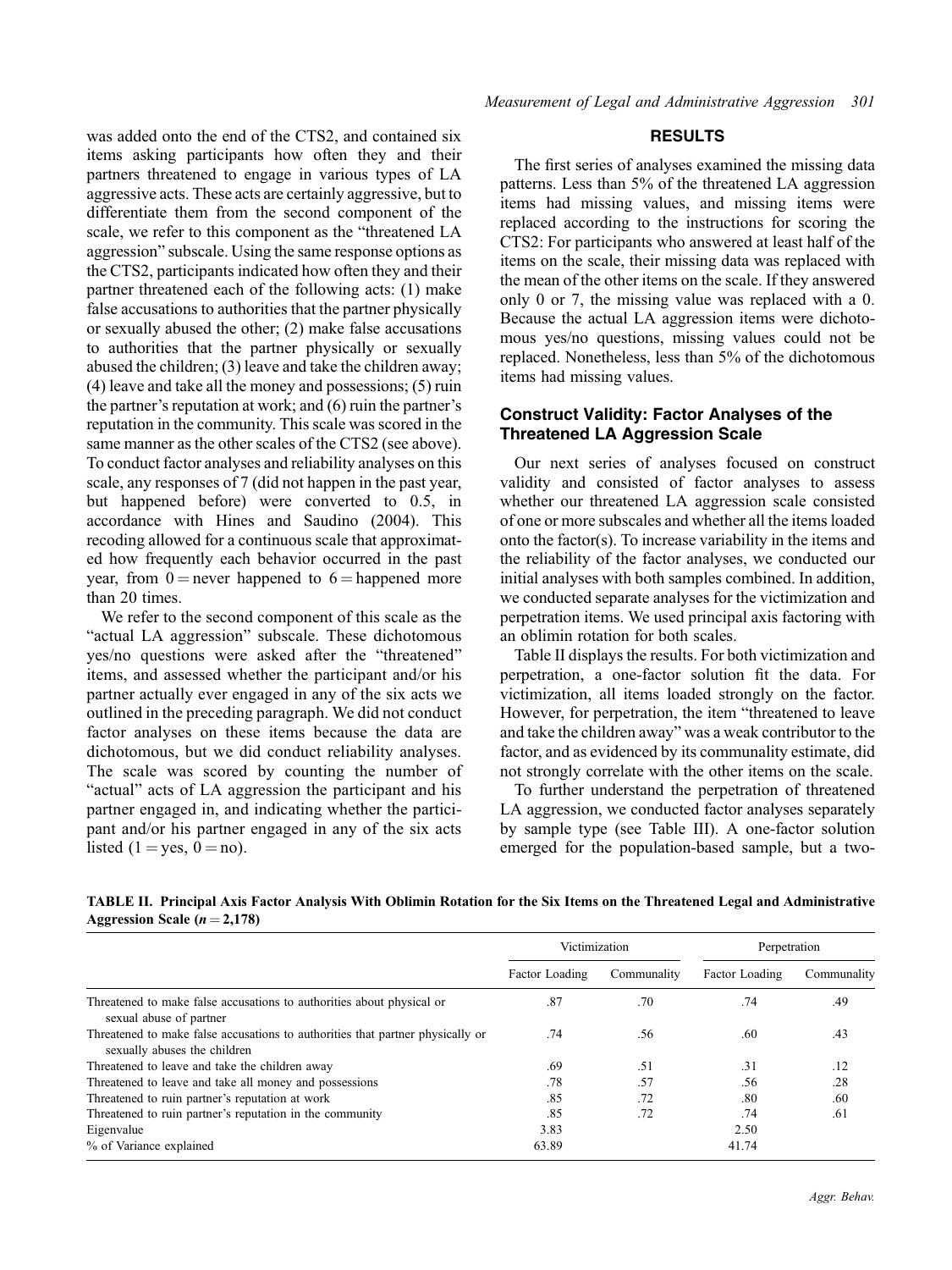|                                                                                                                |                    | Population-Based ( $n = 1,579$ ) |                      | Helpseeking <sup>1</sup> ( $n = 599$ ) |             |
|----------------------------------------------------------------------------------------------------------------|--------------------|----------------------------------|----------------------|----------------------------------------|-------------|
|                                                                                                                | Factor<br>Loadings | Communality                      | Factor 1<br>Loadings | Factor 2<br>Loadings                   | Communality |
| Threatened to make false accusations to authorities about physical or<br>sexual abuse of partner               | .81                | .62                              |                      | .78                                    | .35         |
| Threatened to make false accusations to authorities that partner<br>physically or sexually abuses the children | .79                | .69                              |                      | .70                                    | .31         |
| Threatened to leave and take the children away                                                                 | .49                | .31                              |                      |                                        | .01         |
| Threatened to leave and take all money and possessions                                                         | .71                | .62                              |                      |                                        | .04         |
| Threatened to ruin partner's reputation at work                                                                | .90                | .76                              | .80                  |                                        | .56         |
| Threatened to ruin partner's reputation in the community                                                       | .84                | .75                              | .93                  |                                        | .60         |
| Eigenvalue                                                                                                     | 3.55               |                                  | 1.55                 | 1.13                                   |             |
| % of Variance explained                                                                                        | 59.08              |                                  | 25.79                | 18.75                                  |             |

TABLE III. Principal Axis Factor Analysis for the Six Items on the Perpetration of Threatened Legal and Administrative Aggression Scale: Separated by Sample Type

<sup>1</sup>At first, we tried a principal axis factoring with an oblimin rotation, which yielded a two-factor solution. However, the two factors were only correlated .14, so an orthogonal (varimax) rotation was used instead. The results presented here are from the varimax rotation.

factor solution emerged for the helpseeking sample. For both samples, "threatening to leave and take the children away" is the weakest contributor. Although it emerges as a moderate contributor (.49) to the factor for the population‐based sample, it is not nearly as strong as the next weakest contributor, which has a factor loading of .71. In addition, its communality is quite low, suggesting that it is not adequately correlated with the remaining items. This trend is starker with the helpseeking sample, in which there is no correlation with the remaining items, and it does not emerge in the factor solution as contributing to either factor.

For the helpseeking sample, two factors emerged with two items each. The first factor encompassed the items regarding making false accusations of abuse, whereas the second encompassed ruining the partner's reputation. However, when alpha reliabilities were conducted, the first factor had a reliability of only .67, while the second was better at .85. In addition for the helpseeking sample, the item "threatened to leave and take all the money and possessions" did not contribute to factor solution, and it was not correlated with the other items.

## Construct and Concurrent Validity: Factor Analyses of the Controlling Behaviors and Threatened LA Aggression Scales

Our next analysis focused on further establishing construct validity and on assessing concurrent validity. We tested whether this new scale is a measure of a separate form of IPV or is merely a component of controlling behaviors. To do so, we conducted a principal axis factor analysis with an oblimin rotation on the six items of the threatened LA aggression scale and the nine items of the controlling behaviors scale. To increase variability and the reliability of the analyses, we combined both samples. Table IV presents the results. For

victimization, the factors were as expected, with clear delineation between the controlling and LA aggression items. However, for perpetration, the results were not as clear. Here "preventing partner from getting needed medical care" and "threatening to harm someone close" emerged with the LA aggression items. Again, "threatening to leave and take the children away" did not emerge as a form of LA aggression perpetration, nor did it emerge as a means of controlling perpetration. For both victimization and perpetration, the correlations between the factors ranged from .63 to .70, indicating that although two factors emerged, they are highly correlated, which is expected given that all forms of IPV should be correlated with each other. Thus, for victimization, both construct and concurrent validity are supported. However, for perpetration, the picture is more complicated.

## Concurrent Validity: Correlations of the Threatened LA Aggression Scale With Other CTS2 Scales

To further establish the concurrent validity of the threatened LA aggression scale, we conducted a series of correlations to investigate its relationship to the other types of IPV assessed by the CTS2. The correlations were conducted with the "number of types ever" variables to increase the variability in the analyses. Table V presents the results. For the population‐based sample, the victimization from threatened LA aggression was significantly correlated with all forms of IPV victimization and with all forms of IPV perpetration. Similarly, the perpetration of threatened LA aggression was significantly correlated with all forms of IPV victimization and with all forms of IPV perpetration. Thus, concurrent validity is supported for the population‐ based sample.

However, a different picture emerged for the helpseeking sample. Victimization from threatened LA aggression was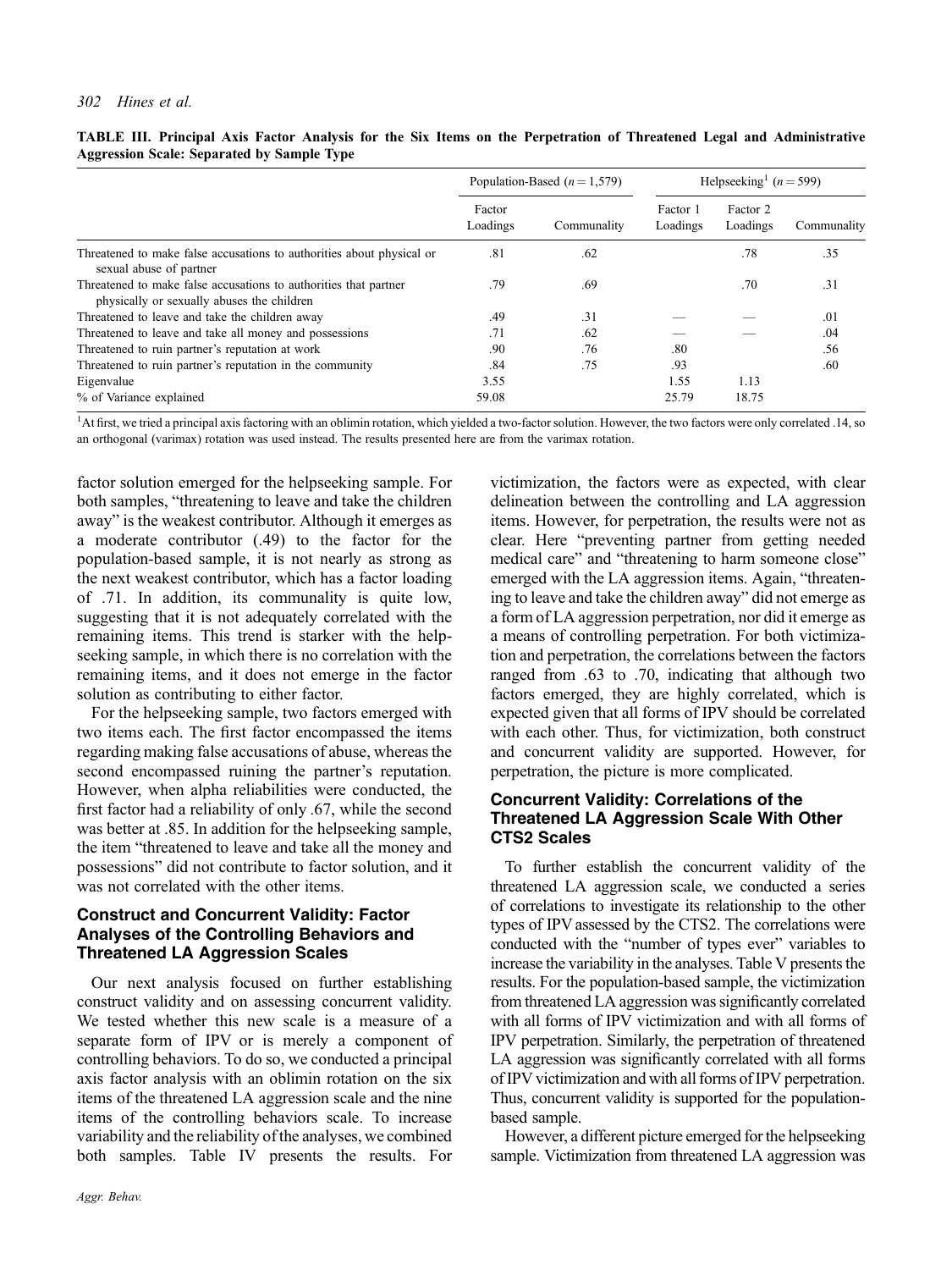#### TABLE IV. Principal Axis Factor Analysis With an Oblimin Rotation on the Threatened Legal and Administrative Aggression and Controlling Behaviors Items  $(n = 2,178)$

|                                                                                                                |          | Victimization |             |          | Perpetration |             |
|----------------------------------------------------------------------------------------------------------------|----------|---------------|-------------|----------|--------------|-------------|
|                                                                                                                | Factor 1 | Factor 2      | Communality | Factor 1 | Factor 2     | Communality |
| Threatened to make false accusations to authorities about physical or<br>sexual abuse of partner               |          | .74           | .719        | .71      |              | .587        |
| Threatened to make false accusations to authorities that partner<br>physically or sexually abuses the children |          | .86           | .604        | .55      |              | .470        |
| Threatened to leave and take the children away                                                                 |          | .74           | .544        |          |              | .163        |
| Threatened to leave and take all money and possessions                                                         |          | .58           | .620        | .47      |              | .395        |
| Threatened to ruin partner's reputation at work                                                                |          | .71           | .730        | .83      |              | .650        |
| Threatened to ruin partner's reputation in the community                                                       |          | .70           | .737        | .80      |              | .652        |
| My partner threatened to harm someone close to me                                                              | .38      |               | .479        | .67      |              | .725        |
| My partner prevented me from knowing about or having access<br>to the family income                            | .55      |               | .547        |          | .39          | .310        |
| My partner prevented me from seeing my friends or family                                                       | .66      |               | .648        |          | .74          | .590        |
| My partner restricted my use of the car                                                                        | .70      |               | .436        |          | .64          | .459        |
| My partner restricted my use of the telephone                                                                  | .87      |               | .580        |          | .52          | .494        |
| My partner monitored my time and made me account for my<br>whereabouts                                         | .60      |               | .555        |          | .57          | .291        |
| My partner did not allow me to leave the house                                                                 | .83      |               | .572        |          | .69          | .606        |
| My partner prevented me from getting needed medical care                                                       | .58      |               | .403        | .80      |              | .796        |
| My partner followed me to check on what I was doing                                                            | .56      |               | .457        |          | .56          | .265        |
| Eigenvalue                                                                                                     | 8.04     | 1.31          |             | 6.63     | 1.42         |             |
| % of Variance explained                                                                                        | 50.85    | 5.90          |             | 41.15    | 6.04         |             |

Note. Used pattern matrix for the factor loadings because of its ease of interpretation. For victimization, Factor 1, controlling behaviors; Factor 2, legal and administrative aggression. For perpetration, Factor 1, legal and administrative aggression; Factor 2, controlling behaviors. Correlations between factors: victimization:  $r = .70$ , perpetration:  $r = .63$ .

correlated with only the victimization from other forms of

IPV, and perpetration of threatened LA aggression was correlated with only the perpetration of other forms of IPV. Thus, there is some evidence of concurrent validity in that the victimization items were correlated with other forms of IPV victimization and the perpetration items were correlated with other forms of IPV perpetration.

Because victimization and perpetration are highly correlated for other forms of IPV, we next analyzed the overlap between the victimization and perpetration of the LA aggression scales to further establish concurrent validity. Table VI presents the correlations between victimization and perpetration for both samples. For the population‐based sample, the results consistently showed

TABLE V. Correlations Between the Number of Types of Threatened Legal and Administrative Aggression and the Number of Types of Other Forms of IPV

|                                 |                                  | Population-Based Sample $(n = 1,601)$ |                                  | Helpseeking Sample $(n=611)$        |
|---------------------------------|----------------------------------|---------------------------------------|----------------------------------|-------------------------------------|
|                                 | Perpetration of<br>LA Aggression | Victimization from<br>LA Aggression   | Perpetration of<br>LA Aggression | Victimization from<br>LA Aggression |
| Perpetration                    |                                  |                                       |                                  |                                     |
| Severe psychological aggression | $.54***$                         | $.56***$                              | $.30***$                         | .06                                 |
| Controlling behaviors           | $.74***$                         | $.68***$                              | $.25***$                         | .06                                 |
| Physical aggression             | $.68***$                         | $.64***$                              | $.19***$                         | $-.02$                              |
| Sexual aggression               | $.62***$                         | $.54***$                              | $.19***$                         | $-.02$                              |
| Injuries                        | $.75***$                         | $.63***$                              | $.18***$                         | .00                                 |
| Victimization                   |                                  |                                       |                                  |                                     |
| Severe psychological aggression | $.48***$                         | $.60***$                              | .05                              | $.41***$                            |
| Controlling behaviors           | $.64***$                         | $.73***$                              | $.10*$                           | $.39***$                            |
| Physical aggression             | $.60***$                         | $.67***$                              | .05                              | $.30***$                            |
| Sexual aggression               | $.65***$                         | $.57***$                              | .02                              | .05                                 |
| Injuries                        | $.72***$                         | $.65***$                              | .07                              | $.23***$                            |

 $*P < .05$ .

 $*^*P < .01$ .

 $***P<.001$ .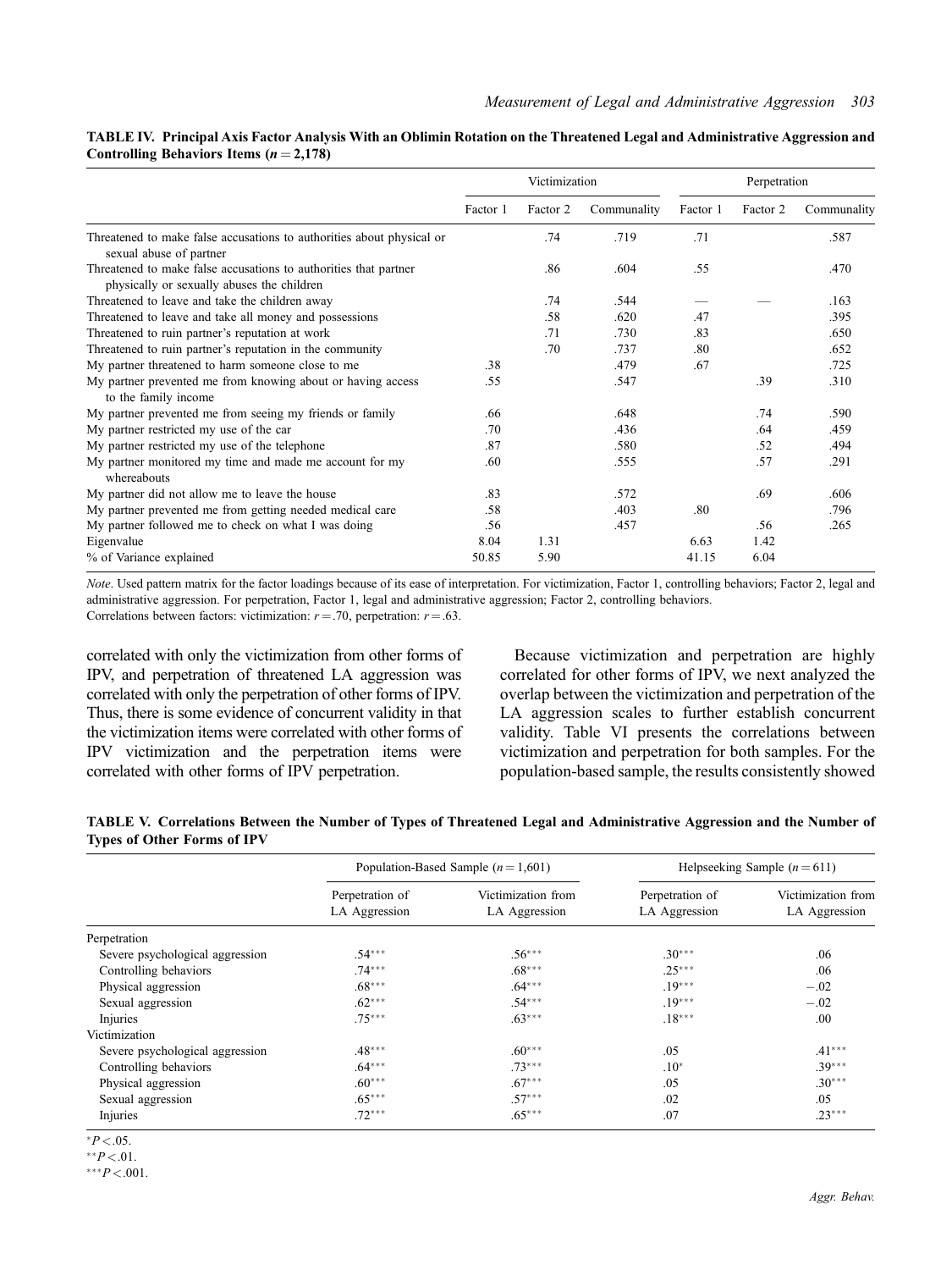|  |  | <b>TABLE VI. Correlations Between Victimization and Perpe-</b> |  |
|--|--|----------------------------------------------------------------|--|
|  |  | tration of Legal and Administrative Aggression                 |  |

| Population-Based | Helpseeking |
|------------------|-------------|
|                  |             |
| $.41***$         | $.11***$    |
| $.71***$         | .06         |
| $.26***$         | $27***$     |
| $.81***$         | $.15***$    |
|                  |             |
| $.38***$         | $.10*$      |
| $.45***$         | .06         |
|                  |             |

 $*P < .05$ .

 $*$  $P < .01$ .

 $***P<.001$ .

that perpetration and victimization of LA aggression were significantly and at least moderately correlated. However, for the helpseeking sample, victimization and perpetration were not always significantly correlated.

## Criterion Validity: Comparisons Between the Samples on the LA Aggression Scale Items

We compared the population‐based sample with the helpseeking sample on all items (see Table VII); criterion validity would be supported if the sample with expected higher severity of victimization on LA aggression (i.e., helpseeking sample) indeed had higher severity. As expected, victimization rates for all items were high for the helpseeking sample, and were significantly higher than men in the population‐based sample. Specifically, while 91.4% of helpseeking men reported victimization on at least one of the threatened LA aggression items, 12.9% of the population‐based sample of men did. Men in the helpseeking sample experienced on average about two different forms of threatened LA aggression ever, compared to less than one form experienced by men in the population‐based sample. The past‐year frequency of victimization was vastly different, with helpseeking men experiencing threatened LA aggression almost 32 times on average, in comparison to just over 4.5 times for the population‐based sample of men. Moreover, while 78.9% of the helpseeking men reported that their partners engaged in at least one of the "actual" forms of LA aggression items, only 3.9% of the population‐based sample of men did. Helpseeking men experienced more than 2.5 forms of actual LA aggression on average, whereas men in the population-based sample experienced on average, close to zero forms.

When comparing the population-based and the helpseeking sample on perpetration, we see that, overall, the helpseeking sample (11.2%) was significantly more likely to threaten at least one of the forms of LA aggression than the population‐based sample was (5.3%). However, there were no differences between the samples on the number of types of threatened LA aggression they engaged in or in the past‐year frequency of LA aggression. Moreover, on the item level, we see very few differences in threatened LA aggression. The only item‐level difference is in threats to leave and take the children away (Helpseeking: 5.8%, Population‐based: 2.0%). This difference stays the same and remains significant when only men with children are considered (Helpseeking: 8.7%, Population-based: 4.9%,  $\chi^2 = 6.16$ ,  $P = .013$ ). On the other hand, men in the helpseeking sample were significantly more likely to have actually perpetrated all of the forms of LA aggression, except for ruining their partner's reputation at work. Overall, 9.7% of helpseeking men engaged in at least one form of actual LA aggression—on average 0.13 types, whereas 1.1% of the population‐based sample of men did—on average 0.02 types.

The differences between victimization and perpetration within samples are illustrative for criterion validity purposes as well. As expected given the nature of the sample, helpseeking men were victimized by significantly more threatened and actual LA aggression than they perpetrated. This was true when looking at prevalence, number of types, and past-year frequency, and when looking at every item of the scales. The same pattern emerged for the population‐based sample, although the differences between victimization and perpetration were smaller and there were a few exceptions. Men in the population‐based sample were significantly more likely to have been victimized by (than having perpetrated) all forms of threatened LA aggression, with the exception of threats to make false accusations to authorities that the partner physically or sexually abuses the children. They were victimized by more types of threatened LA aggression than they perpetrated, and in comparison to the frequency with which they perpetrated, they were victimized more frequently in the past year. For actual forms of LA aggression, they experienced aggression more than they perpetrated it for all forms, except threats of false accusations to authorities.

## Reliability Analyses

We first computed Cronbach's alpha for the threatened LA aggression scales. When both samples were combined, both the perpetration ( $\alpha = .79$ ) and victimization ( $\alpha = .91$ ) scales achieved acceptable levels of reliability. Item analyses showed that the alpha for the perpetration scale increased to .81 if the item "threatened to leave and take the children away" was removed. Moreover, when we computed the Cronbach's alpha separately by sample type, we found that reliability was equally good for the population-based sample ( $\alpha = .89$ ) for both victimization and perpetration), but not for the helpseeking sample, where it was excellent for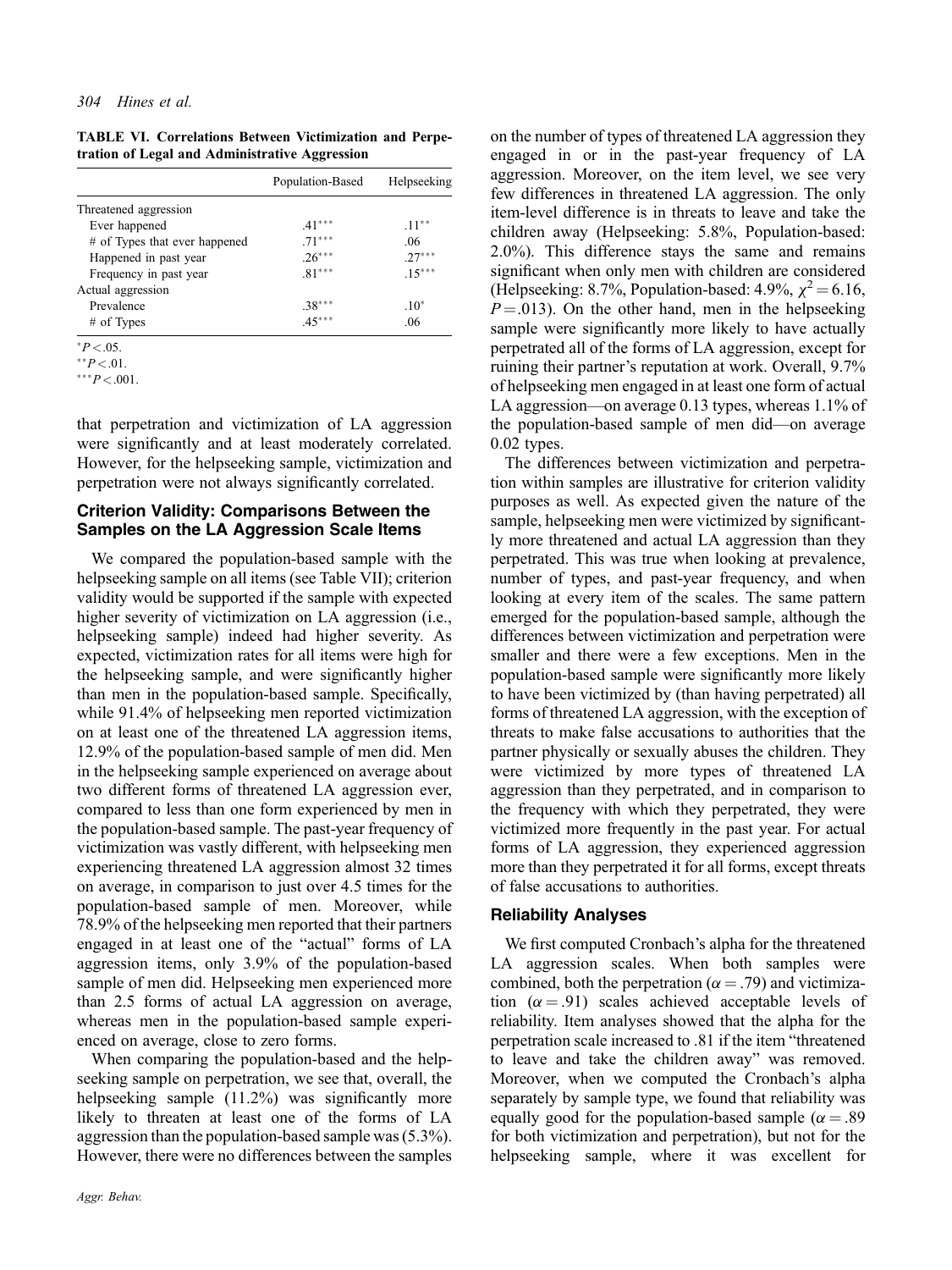|                                                                                          |                                | Population-Based $n = 1,601$  |                                                       |                                | Helpseeking $n = 611$       |                                                       | Differences Between Population-Based<br>and Helpseeking Samples |                              |
|------------------------------------------------------------------------------------------|--------------------------------|-------------------------------|-------------------------------------------------------|--------------------------------|-----------------------------|-------------------------------------------------------|-----------------------------------------------------------------|------------------------------|
|                                                                                          |                                |                               | Victimization and Perpetration<br>Differences Between |                                |                             | Victimization and Perpetration<br>Differences Between | $\chi^2$ for                                                    |                              |
|                                                                                          | Victimization<br>$\frac{6}{6}$ | Perpetration<br>$\frac{5}{6}$ | McNemar's Test P-value                                | Victimization<br>$\frac{6}{6}$ | Perpetration<br>℅           | McNemar's Test P-Value                                | Victimization                                                   | Perpetration<br>$\chi^2$ for |
| Threatened aggression items<br>Ever threatened to make                                   | 2.7                            | $\frac{13}{2}$                | $<.001$                                               | 73.3                           | 1.2                         | 001                                                   | $1261.75***$                                                    | 0.08                         |
| authorities about physical or<br>false accusations to                                    |                                |                               |                                                       |                                |                             |                                                       |                                                                 |                              |
| Ever threatened to make false<br>sexual abuse of partner                                 | $0.8\,$                        | 6.6                           | 219                                                   | 40.3                           | $0.8\,$                     | 001                                                   | 659.52***                                                       | 0.49                         |
| accusations to authorities that<br>partner physically or sexually<br>abuses the children |                                |                               |                                                       |                                |                             |                                                       |                                                                 |                              |
| Ever threatened to leave and take                                                        | 6.6                            | 2.0                           | 001                                                   | 57.9                           | 5.8                         | 001                                                   | 696.18***                                                       | $21.41***$                   |
| Ever threatened to leave and take<br>the children away                                   | 7.4                            | $\frac{6}{4}$                 | $< .001$                                              | 63.3                           | 3.2                         | $<001$                                                | $774.67***$                                                     | 0.75                         |
| Ever threatened to ruin partner's<br>all money and possessions                           | 3.0                            | $\mathbf{r}$                  | $<001$                                                | $62.8$                         | 2.5                         | 001                                                   | $1000.44***$                                                    | 3.80                         |
| reputation at work                                                                       |                                |                               |                                                       |                                |                             |                                                       |                                                                 |                              |
| Ever threatened to ruin partner's                                                        | 3.2                            | $\mathbf{r}$                  | $< .001$                                              | 66.1                           | $\ddot{.}1$                 | $<.001$                                               | $1064.21***$                                                    | 0.11                         |
| Any of the threatened types of legal<br>reputation in the community                      | 12.9                           | 5.3                           | $\leqslant$ .001                                      | 91.4                           | 11.2                        | $<.001$                                               | $1191.87***$                                                    | $13.55***$                   |
| and administrative aggression ever                                                       |                                |                               |                                                       |                                |                             |                                                       |                                                                 |                              |
| Any of the threatened types of legal<br>and administrative aggression in                 | 73                             | 2.6                           | $\leqslant$ 001                                       | 45.0                           | 5.8                         | $<.001$                                               | $424.22***$                                                     | $13.55***$                   |
| the past year                                                                            |                                |                               |                                                       |                                |                             |                                                       |                                                                 |                              |
| Actual aggression items                                                                  |                                |                               |                                                       |                                |                             |                                                       |                                                                 |                              |
| to authorities about physical<br>Did make false accusations                              | 0.8                            | $\frac{0.5}{2}$               | .359                                                  | 55.7                           | 3.5                         | 001                                                   | $985.45***$                                                     | $30.08***$                   |
| or sexual abuse of partner                                                               |                                |                               |                                                       |                                |                             |                                                       |                                                                 |                              |
| Did make false accusations                                                               | $0.\overline{3}$               | $\overline{0}$ .              | .125                                                  | 25.9                           | 1.5                         | < .001                                                | 424.95***                                                       | $24.58***$                   |
| to authorities that partner                                                              |                                |                               |                                                       |                                |                             |                                                       |                                                                 |                              |
| physically or sexually abuses<br>the children                                            |                                |                               |                                                       |                                |                             |                                                       |                                                                 |                              |
| Did leave and take the kids                                                              | $\ddot{5}$                     | $\overline{\circ}$            | 001                                                   | 44.4                           | 2.9                         | $<.001$                                               | 696.96***                                                       | $37.80***$                   |
| Did leave and take all the money                                                         | 1.5                            | 0.6                           | .004                                                  | 44.8                           | 2.7                         | 001                                                   | 701.65***                                                       | $17.22***$                   |
| and possessions                                                                          |                                |                               |                                                       |                                |                             |                                                       |                                                                 |                              |
| Did ruin partner's reputation at work                                                    | 0.8                            | 0.3                           | 039                                                   | 40.6                           | $0.8$<br>1.7                | $<.001$                                               | 671.76***                                                       | 3.63                         |
| Did ruin partner's reputation in the                                                     | 1.4                            | 0.2                           | $<.001$                                               | 52.1                           |                             | $<.001$                                               | 866.31***                                                       | $16.41***$                   |
| Did do any of the actual types of legal<br>and administrative aggression<br>community    | 3.9                            | Ξ                             | $<.001$                                               | 78.9                           | 9.7                         | $< .001$                                              | 1337.99***                                                      | 95.81***                     |
|                                                                                          | $M$ (SD)                       | $M$ (SD)                      | $\left(\phi\right)$                                   | $M$ (SD)                       | $M\left( \text{SD} \right)$ | $\left(\phi\right)$                                   | $\overline{a}$                                                  | $\overline{\phantom{a}}$     |
| # of types of threatened aggression ever                                                 | 0.78(0.02)<br>4.61 (0.12)      | 0.10(0.58)<br>2.56 (0.06)     | $9.54 \approx 001$<br>$4.78$ (<.001)                  | 31.93 (1.30)<br>1.92(0.08)     | 0.15(0.47)<br>3.24(0.13)    | 43.81 (< 001)<br>11.60 (< 001)                        | $42.27***$<br>$11.32***$                                        | 1.56<br>$1.91\,$             |
| Past year frequency of threatened<br>aggression                                          |                                |                               |                                                       |                                |                             |                                                       |                                                                 |                              |
| # of types of actual aggression                                                          | 0.06(0.36)                     | 0.02(0.17)                    | 5.64 (< 001                                           | 2.56 (1.93)                    | 0.13(0.43)                  | 30.78 (<.001)                                         | $31.77***$                                                      | $6.19***$                    |
| *** $P < 001$                                                                            |                                |                               |                                                       |                                |                             |                                                       |                                                                 |                              |

TABLE VII. Descriptive Information on Each Item of the Legal and Administrative Aggression Scale by Sample Type TABLE VII. Descriptive Information on Each Item of the Legal and Administrative Aggression Scale by Sample Type Measurement of Legal and Administrative Aggression 305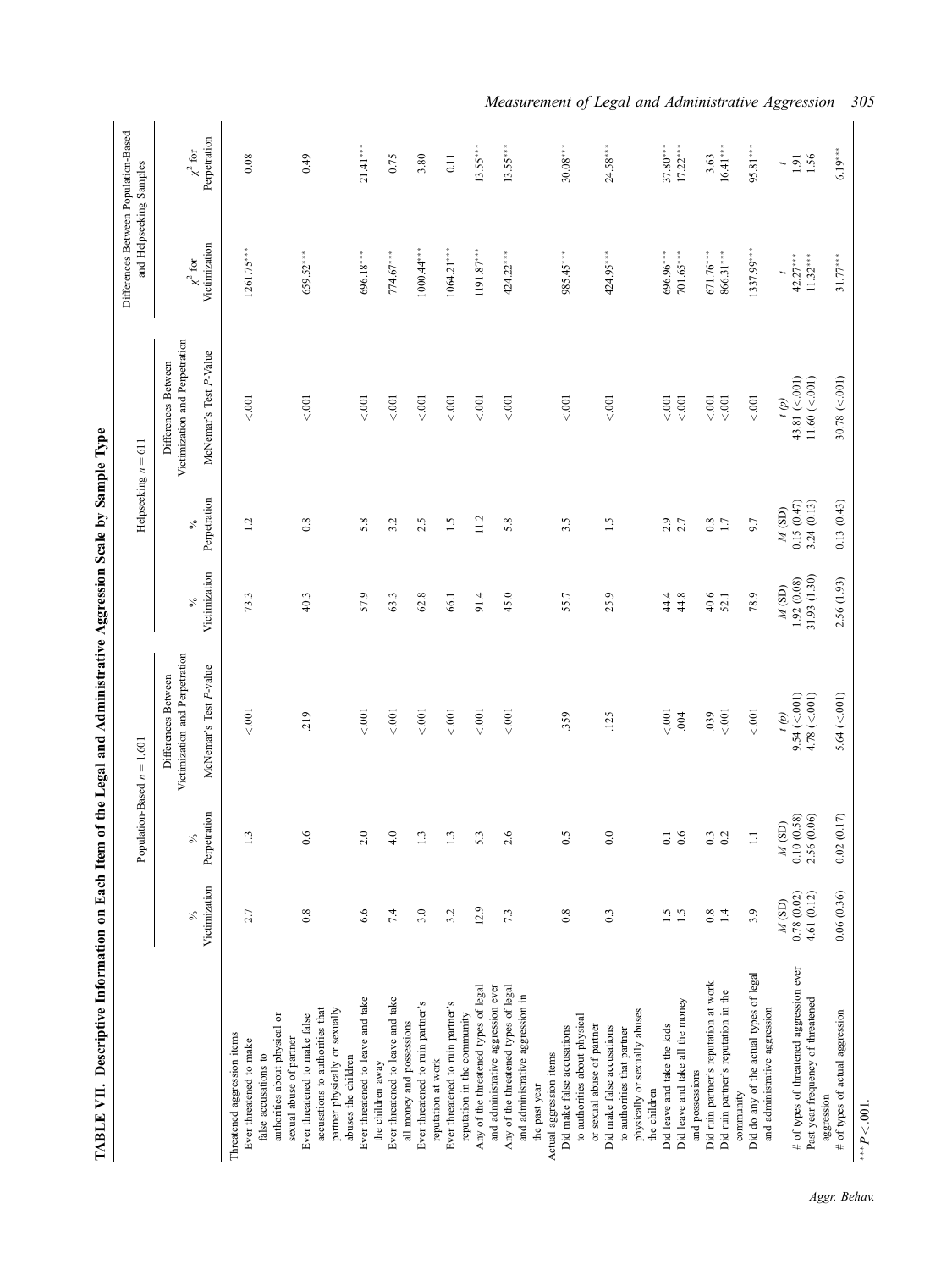victimization ( $\alpha = .89$ ), but unacceptable for perpetration  $(\alpha = .47)$ .

Cronbach's alpha reliability was also calculated for the actual LA aggression items for both samples combined, and then separately by sample type. The reliability for the victimization items was excellent for the combined samples ( $\alpha = .88$ ), acceptable for the helpseeking sample  $(\alpha = .75)$ , and adequate for the population-based sample  $(\alpha = .67)$ . Alpha reliabilities for perpetration were consistently poor for the population‐based (.52), helpseeking  $(.44)$ , and combined  $(.48)$  samples.

#### **DISCUSSION**

The purpose of the present study was to test the construct validity and reliability of a new scale to measure LA aggression within the context of intimate relationships. This scale's format was based on the CTS2 and is intended as an add‐on to that scale. It focuses specifically on LA aggressive tactics within an ongoing intimate relationship or shortly after it ends. It was developed using the experiences of male IPV victims, but both victimization and perpetration scales were tested on two samples of men: male IPV victims who sought help and a population‐based sample. We found initial support for both the validity and reliability of this scale.

### Victimization Scale

We found evidence to support both the construct validity and reliability of the victimization scale across both samples and within each sample of men. We found strong alpha reliabilities, a one‐factor solution that is separate from, but correlated with a controlling behaviors scale, significant correlations with other forms of IPV victimization, and much higher rates among the helpseeking men than among the population‐based sample of men.

The only possible exception to the strong psychometric properties of this scale was that there was little overlap between victimization and perpetration of LA aggression in the helpseeking sample. Similarly, there was little overlap between the victimization of LA aggression and the perpetration of other forms of IPV within the helpseeking sample. However, these findings may not be evidence of a lack of validity. Instead, they may reflect something unique about the helpseeking sample. Although there is evidence for an overlap between victimization and perpetration for other forms of IPV (e.g., Hines & Saudino, 2003; Straus, 2008; Whitaker, Haileyesus, Swahn, & Saltzman, 2007), little research has been conducted to assess whether this applies to helpseeking samples. We also do not know whether this should apply to this particular type of IPV among helpseeking samples.

Within the current study, we saw that for both the population‐based and helpseeking samples, victimization was more common than perpetration. This finding with the population-based sample may suggest that LA aggression is perpetrated more by women than by men, although there are other potential explanations. For example, the psychometric properties of the perpetration scale were not that strong, and therefore, we might not be adequately measuring men's perpetration of LA aggression. If a different measure were developed that was more robust, we may not see any differences between perpetration and victimization in the population‐based sample.

There was also little overlap between the victimization of LA aggression and the perpetration of other forms of IPV for men in the helpseeking sample. Because we are adequately measuring victimization from LA aggression and the perpetration of other forms of IPV, this lack of association cannot be due to poor reliability. This finding is important, however, because it would suggest that men in the helpseeking sample were unlikely to be perpetrators who "got what they deserved" in the legal system. They were recipients of another type of IPV, LA aggression. However, because the findings are based solely on self-reports, multiple informants are needed in future research to confirm this conclusion.

#### Perpetration Scale

The psychometric properties of the perpetration scale are more complicated. For both samples, the item "threatened to leave and take the children away" is not an item that emerges as a contributor to this scale, nor does it emerge as a contributor to the controlling behaviors scale. Thus, although a small minority of men used this tactic against their female partners, we found that it is not something that is used within the context of other forms of LA aggression or controlling behaviors. Perhaps men are more likely to believe that the other parent should be involved in their children's lives, and do not use this behavior to control or punish their partner. Future research should strive to understand why this particular behavior of men does not correlate with other types of LA aggression or controlling behaviors.

We also found different factor structures for the two samples, neither of which were completely unique from the controlling behaviors scale. We found two factors for the LA items for the helpseeking sample, but just one for the population‐based sample. Moreover, the alpha reliabilities were—for the most part—unacceptable for both samples. Thus, there is little evidence that this is a valid or reliable scale for men as perpetrators, and work needs to be done to further analyze and revise this scale for assessing perpetration before it can be used in empirical studies.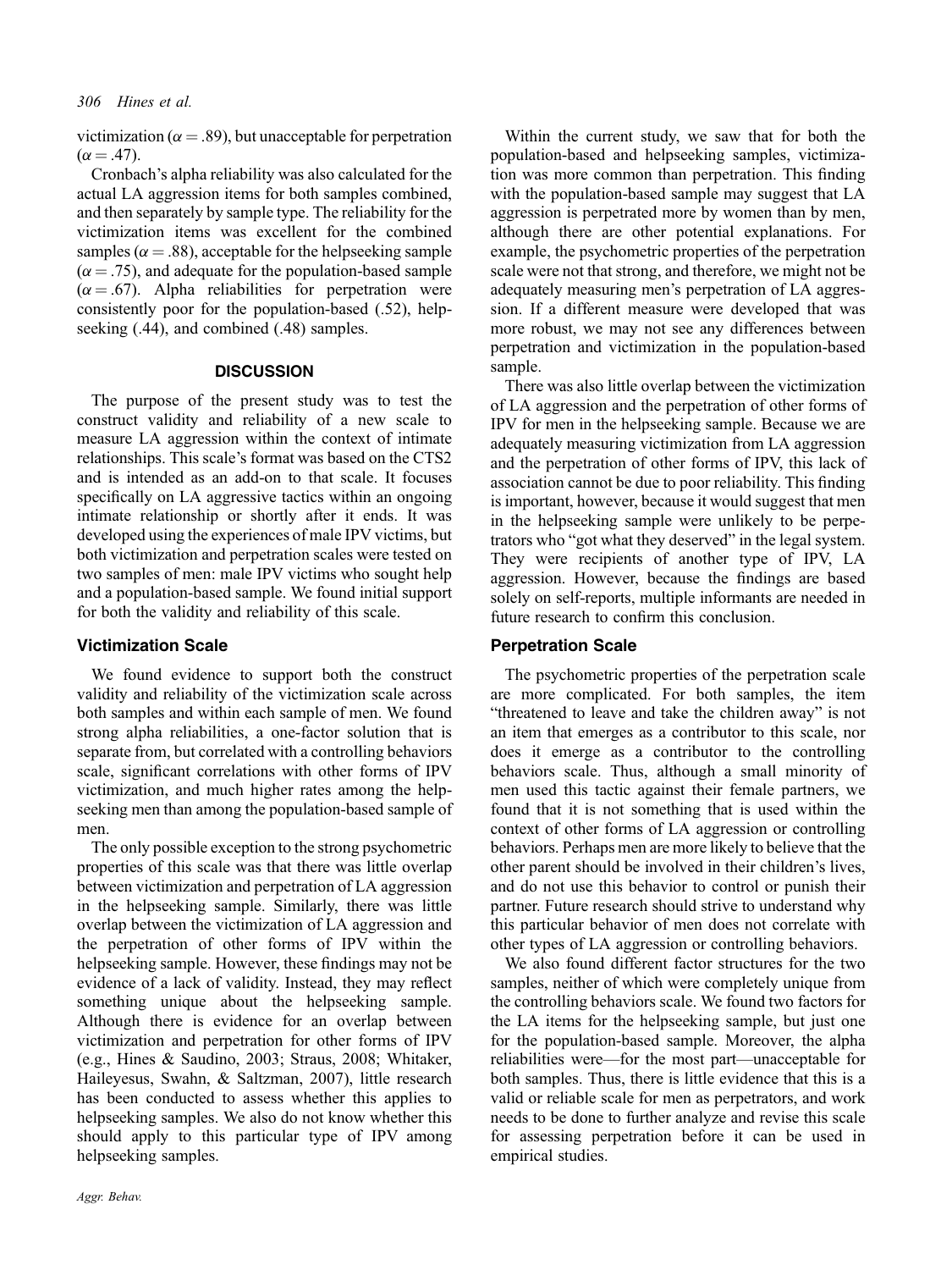This finding parallels research on psychological IPV. For example, McHugh et al. (2013) point out that the PMWI (Tolman, 1995) was developed using a sample of battered women, and therefore, many of its behaviors cannot be applied to male victims simply by changing the pronouns. In fact, men and women seem to use different forms of psychological IPV (Follingstad & Rogers, 2013; McHugh et al., 2013). Thus, scales developed to measure a construct among female IPV victims are often inadequate to measure that same construct among male IPV victims (McHugh et al., 2013). Given that we developed this LA aggression scale with male IPV victims' experiences, it is unlikely that the scale would apply to men as perpetrators just by changing the pronouns.

Thus, an important area of future research would be to develop a LA aggression scale using female IPV victims' experiences. We know from the current study that men report using all of the forms of LA aggression we assessed; however, they did not form a unifying construct as they did for victimization. We also know from previous studies that female IPV victims report experiencing various form of abuse that are related to legal issues—for example, falsely accusing them of abusing the children, falsely accusing them of having a mental illness or substance abuse problems: thus, it is important to develop a similar scale using female victims' experiences.

On the other hand, the weak psychometric properties of the perpetration scale may be due to a lack of variability in the items assessed and the skewness of the data. Lack of variability can degrade the factor solution (Meyers, Gamst, & Guarino, 2013), while skewed data reduces alpha reliability estimates (Ryan, 2013). Thus, both the factor analyses and the alpha reliability estimates may be inaccurate measures of whether this is a good measure. It is possible that our perpetration measure is a good measure of men's use of LA aggression; it just needs to be tested on samples with greater variability in experiences.

## Limitations and Future Research

In addition to the issues discussed previously, the current study has several limitations that should be addressed in future research on LA aggression. For example, because we intended this scale to be an add‐on to the CTS2, we limited the number of items. Thus, the scale might not be comprehensive enough, and important forms of LA aggression may be missing. Future research should test additional potential items. Such items should go beyond measuring threats and various forms of false allegations. Similarly, our scale focused on LA aggression that occurs within the context of an ongoing relationship or shortly after it ends. However, research shows that for both male (e.g., Cook, 2009; Hines et al., 2007; Hines & Douglas, 2010a) and female (e.g., Watson & Ancis, 2013) IPV victims, LA aggression can continue to occur

throughout and long after a divorce or relationship disruption and child custody procedures are completed. Thus, assessing this form of IPV among couples who are ending or have ended an intimate relationship is necessary, and additional items would need to be considered. Such items could include preventing the non‐custodial parent from seeing or having access to the children, failing to pay child support even when the perpetrator has sufficient assets to do so, filing frivolous lawsuits and claims, and alienating the non‐custodial parent from the child's affection.

Future studies should also assess additional forms of validity to further establish the psychometric properties of this scale. For example, discriminant validity ought to be established with constructs that should be conceptually distinct from LA aggression. In addition, convergent validity should be established through the associations of this scale with similar constructs. Although the high correlation between our LA aggression measure and controlling behaviors provides initial support for convergent validity, LA aggression's correlations with other similar constructs, such as romantic relational aggression, should also be tested (Carroll et al., 2010; Murray‐Close et al., 2010). Such research could also investigate whether LA aggression is a separate construct from romantic relational aggression. Because romantic relational aggression involves similar techniques to sully one's partner's reputation, it should be correlated with LA aggression. On the other hand, romantic relational aggression and LA should be distinct concepts because with romantic relational aggression, the perpetrator uses their partner's peer groups, but with LA aggression, the perpetrator uses people in positions of power to exact potentially devastating consequences on their victim, such as the loss of the victim's children, job, home, and financial stability.

We were unable to address this issue in the current study because of the overarching goal of the grant under which this study was supported. This goal was to investigate the physical and mental health problems of male victims of PV and their children. Thus, our measures were carefully chosen to address this goal, and we were unable to include a measure of romantic relational aggression in the current study due to concerns about participant burden.

Another important issue is to assess how this form of IPV should be operationalized among LGBTQ couples. Our LA aggression scale may not apply to their experiences because the legal system in many states is not structured to consider their unique family circumstances, and thus, a perpetrator may be able to use tactics that are not common among heterosexual couples. As an example, if one member of a lesbian couple were to have a baby and the other member was not legally allowed to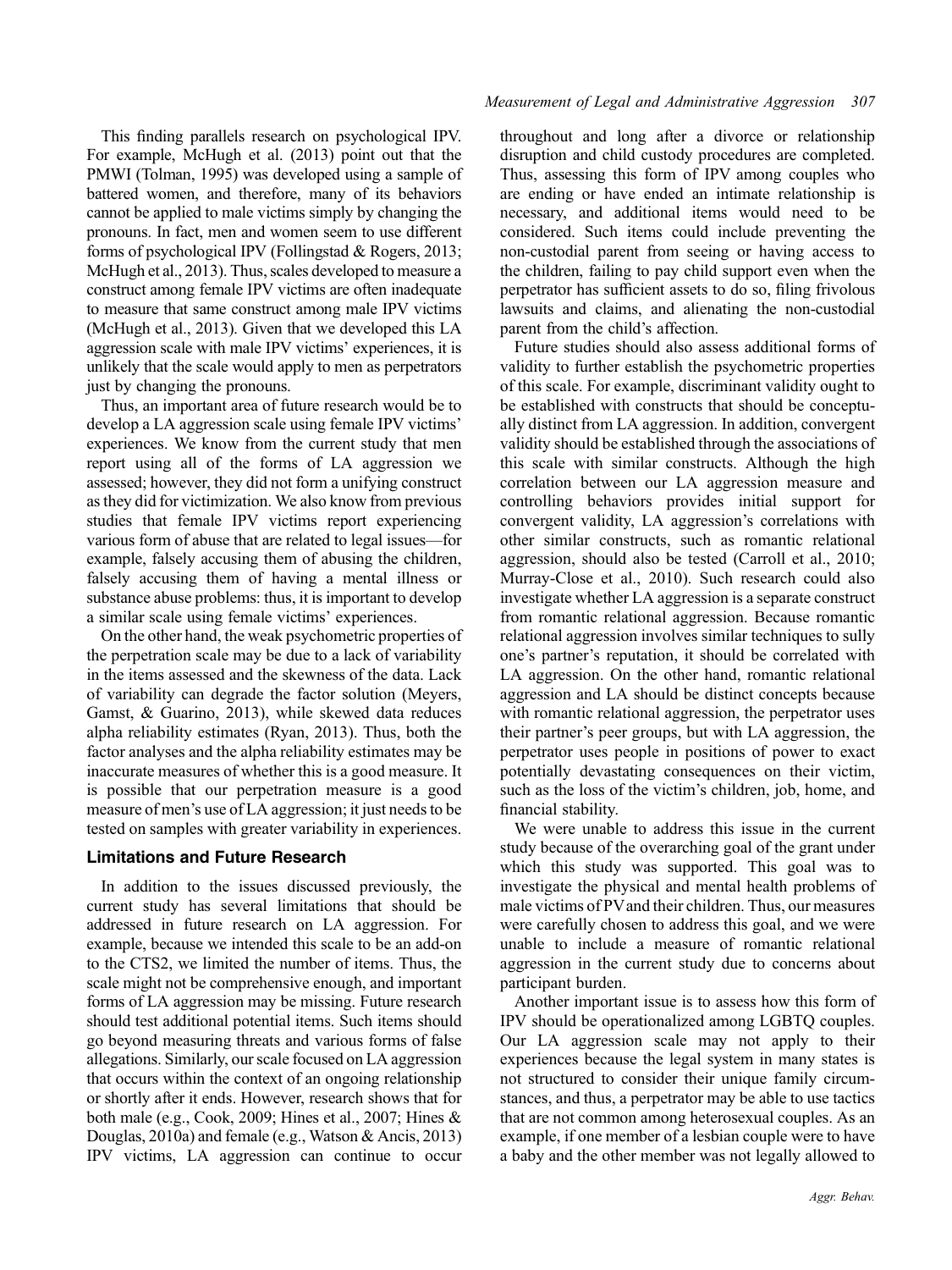adopt that child by the state, custody could be fully denied to the non‐biological parent upon relationship disruption by the biological parent. Moreover, some of the items developed for our scale (e.g., ruining reputation) may encompass different tactics (e.g., outing a partner who is not out to family, workplace) than what is found among heterosexual couples.

Finally, like most measures of IPV, this scale is limited because it is a self‐report measure. Research shows that the typical pattern is under‐reporting of one's own use of undesirable behavior, but not of one's partner's undesirable behavior (Woodin et al., 2013). There could also be a potential for over‐reporting of one's partner's aggressive behaviors (e.g., due to wanting people to see them in a negative light; revenge; needing to feel superior). However, under‐reporting is typically more common, as victims tend to feel embarrassed or humiliated by being abused, and the tendency to embellish is likely more related to one's own personality traits (Follingstad & Rogers, 2013). Moreover, as with psychological IPV, the subjective nature of some of the items assessed in a LA aggression scale contribute to the difficulty of fully establishing the validity of the scale. We do not know the context in which these threats took place or the temporal sequence of events, particularly when a participant reported both perpetration and victimization. We also do not know if the participant is misinterpreting events. Thus, more multidimensional and context‐specific measures of this construct need to be developed. This scale represents a first step towards that end.

#### Implications

More work needs to be conducted on further developing and testing our LA aggression scale, but our work has important implications for the legal system because it is within this institution where many of these tactics play out. Previous research shows that IPV victims may be especially vulnerable to LA aggression; because of the psychological trauma of being abused, the victim is vulnerable to acquiescing to the abuser's threats or staying in an abusive relationship (Watson & Ancis, 2013).

The findings of our research suggest that legal system personnel (e.g., judges, attorneys, custody evaluators) should be informed of these types of abuse tactics and that they can be utilized by both male and female perpetrators to gain advantages within a relationship and in divorce, relationship disruption and child custody cases. Clinical and social service practitioners will likely benefit from knowing that the legal system can be an arena for an abuser to further her or his abuse against a victim, and thus, they could prepare their clients for potentially experiencing such abuse (Watson & Ancis, 2013). Furthermore, some suggest that judges should punish offenders who file false and frivolous claims (Miller  $&$  Smolter, 2011) to send a clear message that this type of behavior will not be tolerated.

Another potential implication is that this form of IPV can potentially keep victims in unhealthy relationships; thus, we need to identify the nuances of how this form of IPV functions in both marital, custody and non‐marital relationships. By understanding this form of IPV in more detail, it could have implications for mental health practitioners being able to more readily identify this form of IPV, how it works in relationships, how it is perpetrated, how it relates to other forms of IPV, and to help victims identify it and remove themselves from unhealthy relationships.

#### ACKNOWLEDGMENTS

The project described was supported by Grant Number 1R15HD071635 from the National Institute of Child Health and Human Development. Its contents are solely the responsibility of the authors and do not necessarily represent the official views of the NICHD.

#### REFERENCES

- Bagner, D. M., Storch, E. A., & Preston, A. S. (2007). Romantic relational aggression: What about gender? Journal of Family Violence, 22, 19–24. doi: 10.1007/s10896‐006‐9055‐x
- Bancroft, L., & Silverman, J. G. (2002). The batterer as parent. Synergy, 6, 6–8. doi: 10.1016/j.chiabu.2004.03.006
- Bancroft, L., Silverman, J. G., & Ritchie, D. (2011). The batterer as parent: Addressing the impact of domestic violence on family dynamics (2nd ed.). Thousand Oaks, CA: Sage.
- Basile, S. (2005). A measure of court response to requests for protection. Journal of Family Violence, 20, 171–179. doi: 10.1007/s10896‐005‐ 3653‐x
- Beeble, M. L., Bybee, D., & Sullivan, C. M. (2007). Abusive men's use of children to control their partners and ex-partners. European Psychologist, 12, 54–61. doi: 10.1027/1016‐9040.12.1.54
- Black, M. C., Basile, K. C., Breiding, M. J., Smith, S. G., Walters, M. L., Merrick, M. T., … Stevens, M. R. (2011). The National Intimate Partner and Sexual Violence Survey: 2010 summary report. Atlanta, GA: National Center for Injury Prevention and Control, Centers for Disease Control and Prevention.
- Carroll, J. S., Nelson, D. A., Yorgason, J. B., Harper, J. M., Ashton, R. H., & Jensen, A. C. (2010). Relational aggression in marriage. Aggressive Behavior, 36, 315–329. doi: 10.1002/ab.20349
- Cook, P. W. (2009). Abused men: The hidden side of domestic violence (2nd ed.). Wesport, CT: Praeger.
- Douglas, E. M., & Hines, D. A. (2011). The helpseeking experiences of men who sustain intimate partner violence: An overlooked population and implications for practice. Journal of Family Violence, 26, 473–485. doi: 10.1007/s10896‐011‐9382‐4
- Dutton, D. G. (2006). Domestic abuse assessment in child custody disputes: Beware the domestic violence research paradigm. Journal of Child Custody, 2, 23–42. doi: 10.1300/JI90v02n04\_02
- Dutton, D. G., Hamel, J., & Aaronson, J. (2010). The gender paradigm in family court processes: Re-balancing the scales of justice from biased social science. Journal of Child Custody, 7, 1-31. doi: 10.1080/ 15379410903554816